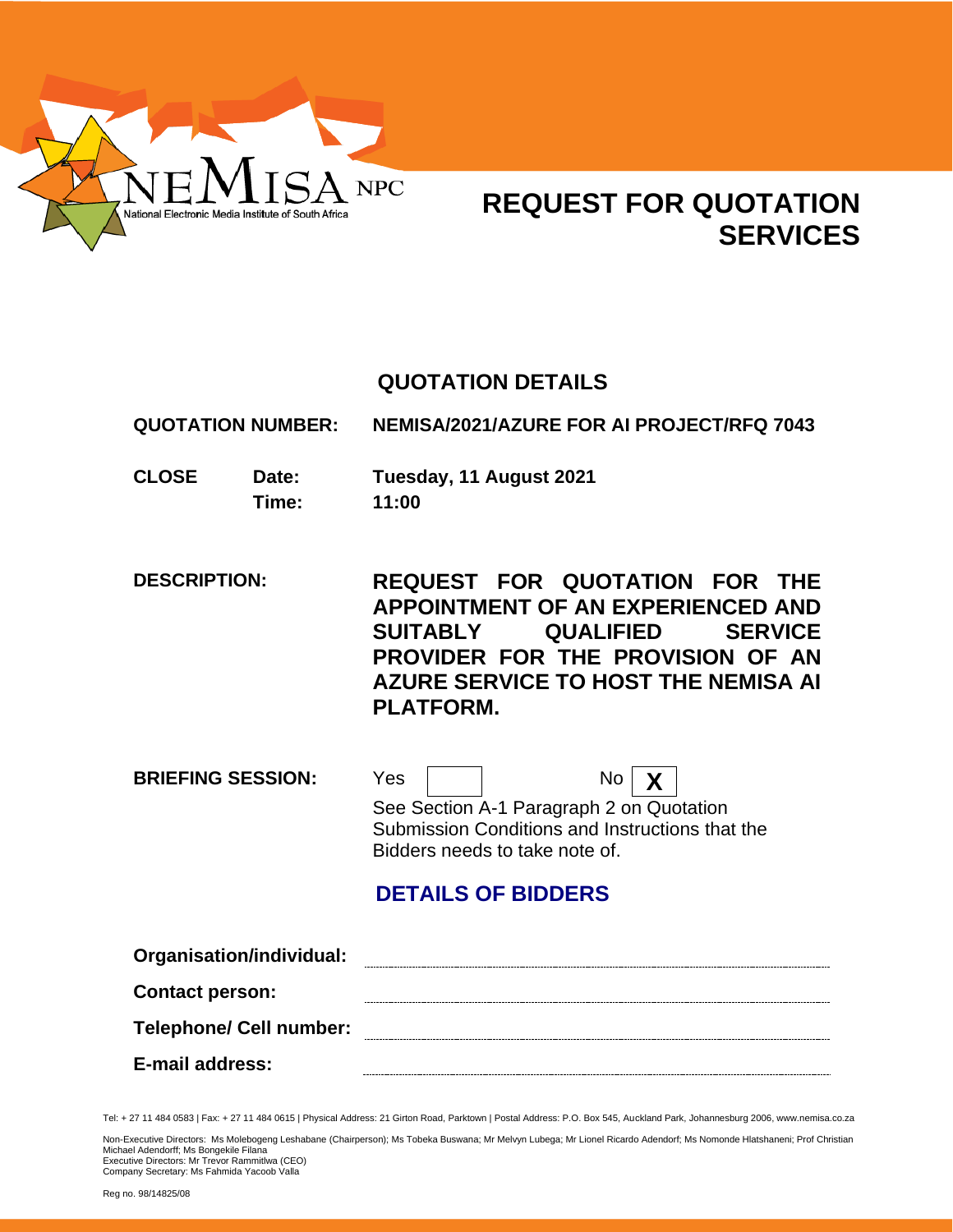Glossary

## **GLOSSARY**

| Award                     | Conclusion of the procurement process and final notification to the<br>effect to the successful bidder                                                                                                                         |
|---------------------------|--------------------------------------------------------------------------------------------------------------------------------------------------------------------------------------------------------------------------------|
| <b>B-BBEE</b>             | Broad-based Black Economic Empowerment in terms of the<br>Broad-based Black Economic Empowerment Act, 2003 (Act No.<br>53 of 2003) and the Codes of Good Practice issued thereunder by<br>the Department of Trade and Industry |
| Quotation                 | Written offer in a prescribed or stipulated form in response to an<br>invitation by NEMISA for the provision of goods, works or services                                                                                       |
| Contractor                | Organisation with whom NEMISA will conclude a contract and<br>potential service level agreement subsequent to the final award of<br>the contract based on this Request for Quotation                                           |
| Core Team                 | The core team are those members who fill the non-administrative<br>positions against which the experience will be measured.                                                                                                    |
| dti                       | Department of Trade and Industry                                                                                                                                                                                               |
| <b>EME</b>                | Exempted Micro Enterprise in terms of the Codes of Good<br>Practice                                                                                                                                                            |
| GCC                       | <b>General Conditions of Contract</b>                                                                                                                                                                                          |
| IP                        | <b>Intellectual Property</b>                                                                                                                                                                                                   |
| <b>NEMISA</b>             | National Electronic Media Institute of South Africa (SOC) Ltd                                                                                                                                                                  |
| <b>Original Quotation</b> | Original document signed in ink, or<br>Copy of original document signed in ink, or<br>Submitted Facsimile of original document signed in ink                                                                                   |
| Originally certified      | To comply with the principle of originally certified, a document<br>must be both stamped and signed in original ink by a<br>commissioner of oaths.                                                                             |
| <b>SCM</b>                | Supply Chain Management                                                                                                                                                                                                        |
| <b>SLA</b>                | Service Level Agreement                                                                                                                                                                                                        |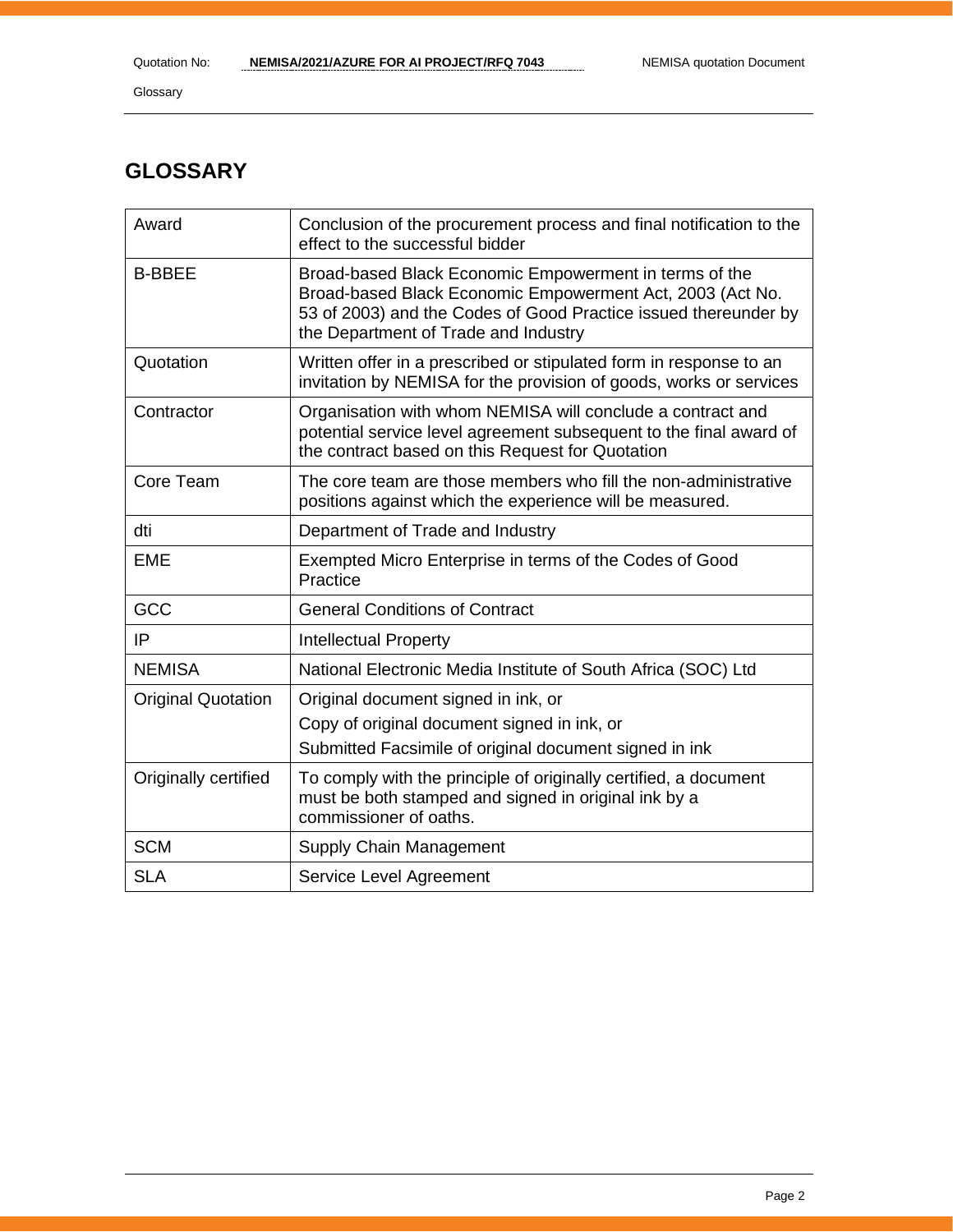Content Page

## **DOCUMENTS IN THIS QUOTATION DOCUMENT PACK**

Bidders are to ensure that they have received all pages 40 of this document, which consist of the following sections:

## **SECTION A**

**Note: Documents in this section are for information to/instruction of bidders and must not be returned with quotations.**

- **J** Section A 1: Quotation Submission Conditions and Instructions
- □ Section A 2: Terms of Reference
- □ Section A 3: Evaluation Process/Criteria
- □ Section A 4: Contract Form (Rendering of Services) (Parts 1 & 2)/Letter of Acceptance/Formal Contract (The pro forma contract is only included for Bidders to take note of the contents of the contract that will be entered into with the successful contractor)

## **SECTION B**

## **Note: Documents in this section must be completed and returned or supplied with quotations.**

- Section B 1: Special Conditions of Quotation and Contract: Special conditions that the Bidders needs to accept
- □ Section B 2: Declaration of Interest
- $\Box$  Section B 3: Declaration of Bidders past SCM practices
- □ Section B 4: Certificate of Independent Quotation Determination
- Section B 5: Preference Points Claim Form in terms of the Preferential Procurement Regulations, 2011
- **O** Section B 6: Invitation to Quotation
- □ Section B 7: Pricing Schedule (Professional Services)
- $\Box$  Section B 8: CV Template Guideline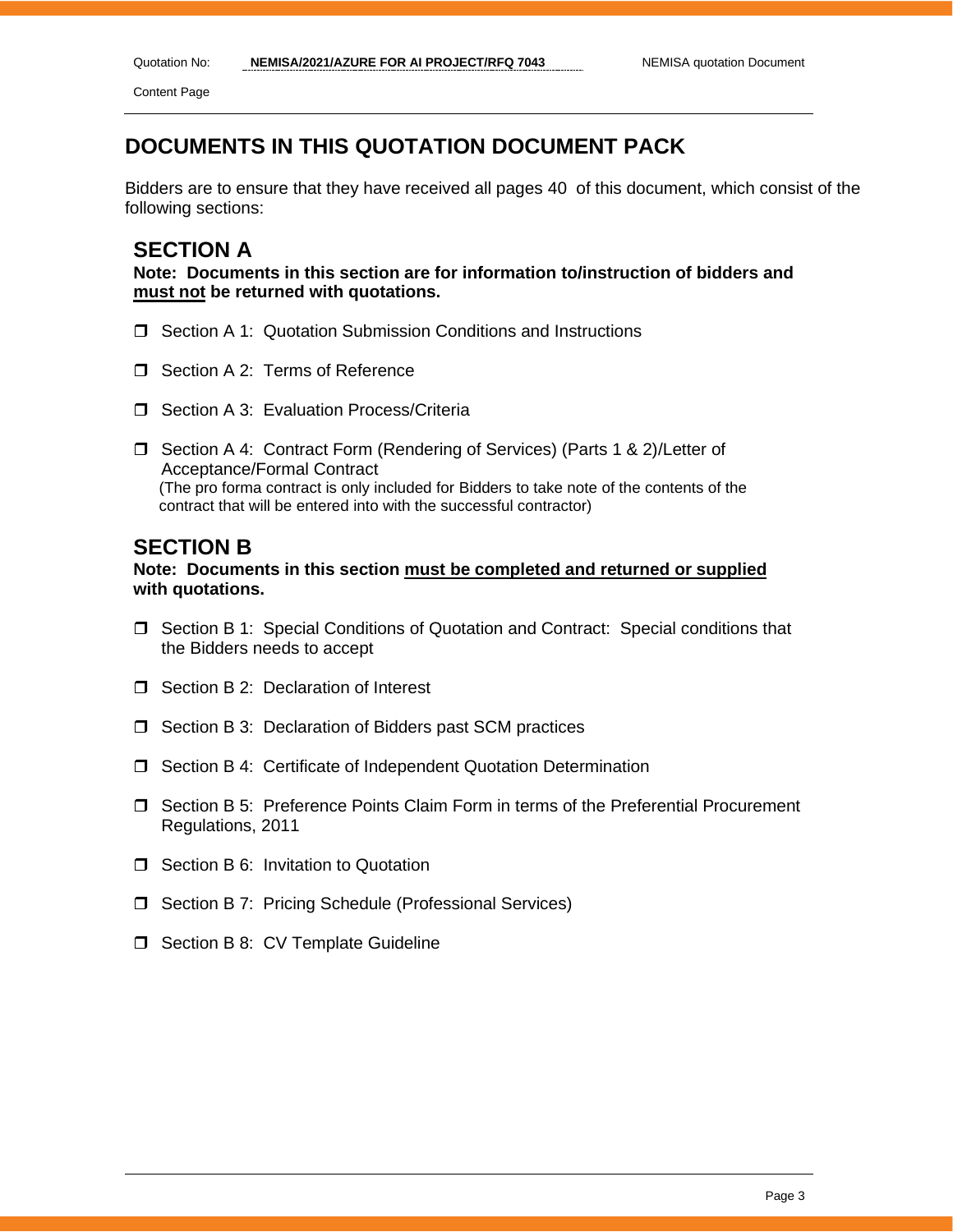Section A

# **SECTION A**

## (This section must not be returned as part of the quotation document)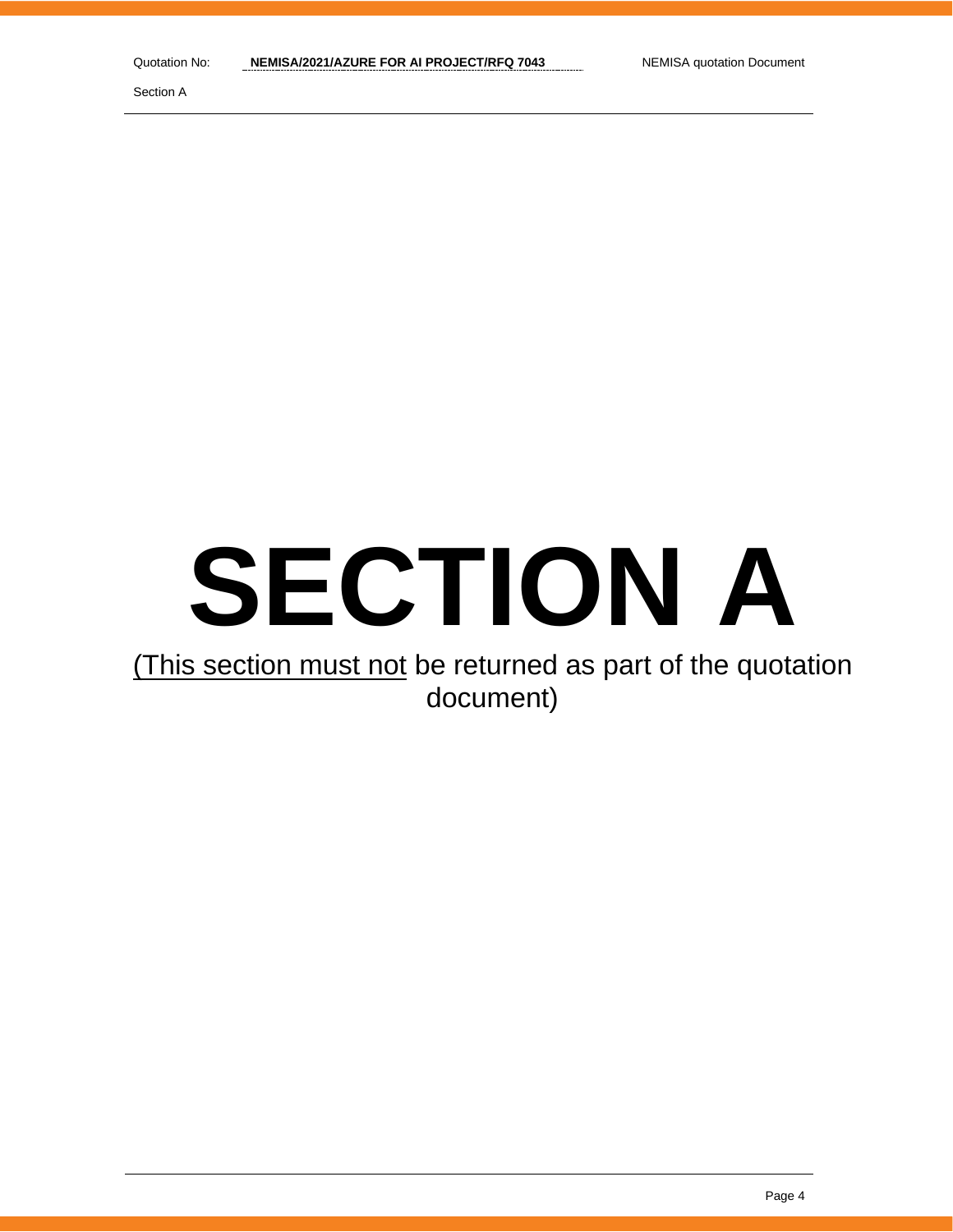Section A 1: Quotation Submission Conditions and Instructions

## **QUOTATION SUBMISSION CONDITIONS AND INSTRUCTIONS**

## **CONDITIONS AND INSTRUCTIONS THAT BIDDERS NEED TO TAKE NOTE OF**

#### **1 FRAUD AND CORRUPTION**

1.1 All providers are to take note of the implications of contravening the Prevention and Combating of Corrupt Activities Act, Act No 12 of 2004 and any other Act applicable.

#### 2 **BRIEFING SESSION**

2.1 No briefing session will be held.

## **3 CLARIFICATIONS/ QUERIES**

3.1 Any clarification required by a bidders regarding the meaning or interpretation of the Terms of Reference, or any other aspect concerning the quotation, is to be requested in writing (letter, facsimile or e-mail) from SCM Manager by not later than Tuesday , 10 August 2021. A reply will be forwarded within three (3) working days. Telephonic requests for clarification will not be accepted. If appropriate, the clarifying information will be made available to all Bidders by e-mail only. The quotation number should be mentioned in all correspondence.

Contact details for SCM Manager: Facsimile: 011 484 0615 Telephone: 011 484 0583 E-Mail: [phoram@nemisa.co.za](mailto:phoram@nemisa.co.za)

## **4 SUBMITTING QUOTATIONS**

**EMAILED TO: scm@nemisa.co.za**

- $\Box$  All quotations must be submitted on the official forms (not to be re-typed).
- Quotation number (NEMISA/2021/AZURE FOR AI PROJECT/RFQ 7043)
- □ Closing date and time (Tuesday, 11 August 2021 @ 11:00)
- $\Box$  The name and address of the Bidders.
- 4.1 Documents submitted on time by bidders shall not be returned.

## **5 LATE QUOTATIONS**

5.1 Quotations received late shall not be considered. A quotation will be considered late if it arrived even one second after 11:00 or any time thereafter. The tender (quotation) box shall be closed at exactly 11:00 and quotations arriving late will not be considered under any circumstances .Bidders are therefore strongly advised to ensure that quotations be despatched allowing enough time for any unforeseen events that may delay the delivery of the quotation.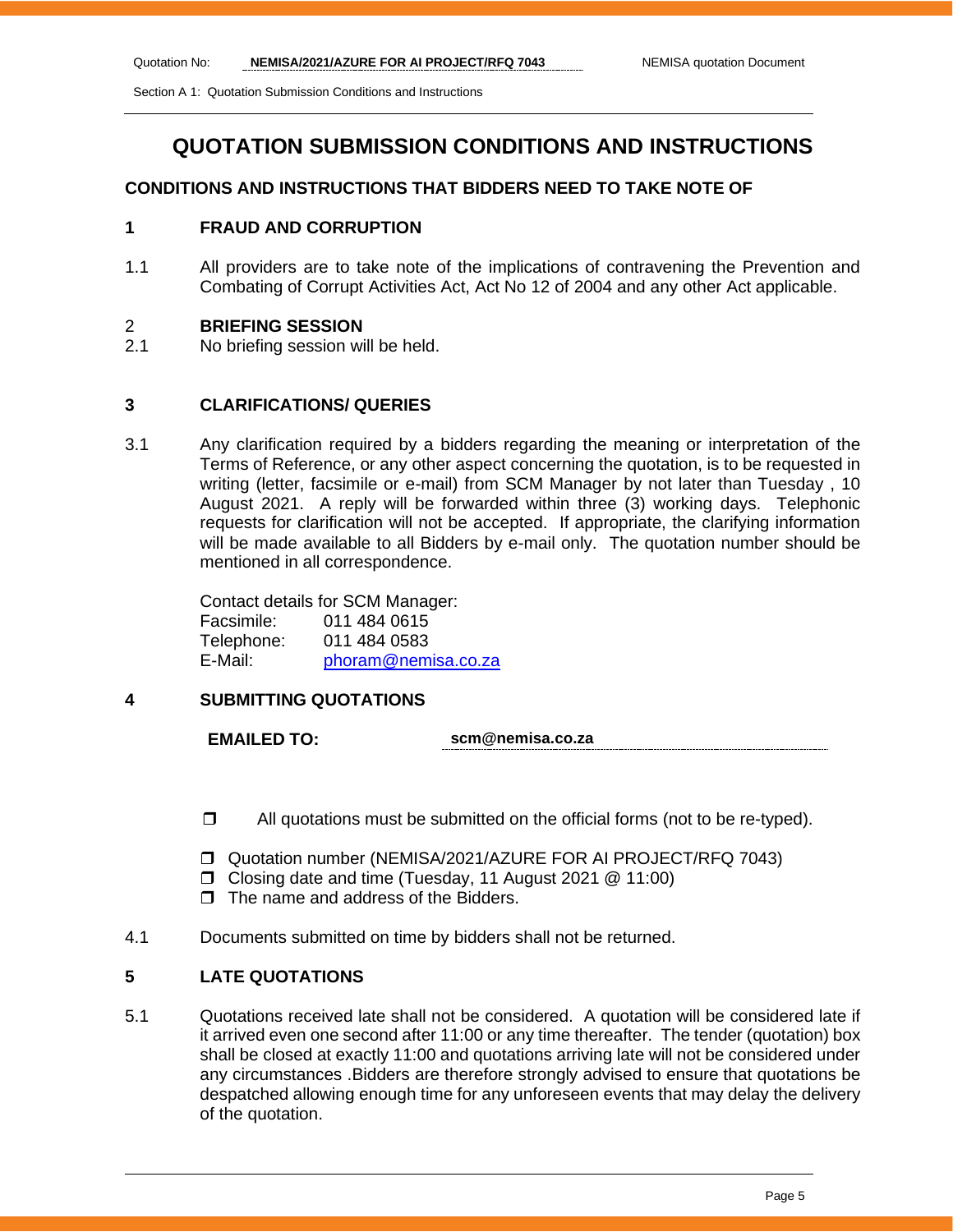Section A 1: Quotation Submission Conditions and Instructions

5.2 The official Telkom time, which can be observed by dialling 1026 from any phone, will be used to verify the exact closing time.

#### **6 PAYMENTS**

- 6.1 NEMISA will pay the Contractor the fees set out in the final contract according to the table of deliverables. No additional amounts will be payable by the NEMISA to the Contractor.
- 6.1.1 The Contractor shall from time to time during the duration of the contract, invoice NEMISA for the services rendered.
- 6.1.2 The invoice must be accompanied by supporting source document(s) containing detailed information, as NEMISA may reasonably require, for the purposes of establishing the specific nature, extent and quality of the services which were undertaken by the Contractor.
- 6.1.3 No payment will be made to the Contractor unless an original tax invoice complying with section 20 of the VAT Act No 89 of 1991, as amended, has been submitted to NEMISA.
- 6.1.4 Payment shall be made by bank transfer into the Contractor's back account normally 30 days after receipt of an acceptable, original, valid tax invoice. Money will only be transferred into a South African bank account. (Banking details must be submitted as soon as the quotation is awarded).
- 6.2 The Contractor shall be responsible for accounting to the appropriate authorities for its income tax, VAT or other moneys required to be paid in terms of the applicable law.

## **7 GENERAL CONDITIONS OF CONTRACT**

7.1 The General Conditions of Contract must be accepted. The GCC can be downloaded from the Treasury Website. Please refer to the link below:

> [http://www.treasury.gov.za/divisions/ocpo/sc/GeneralConditions/General%20Conditions%20of%20Contrac](http://www.treasury.gov.za/divisions/ocpo/sc/GeneralConditions/General%20Conditions%20of%20Contract.pdf) [t.pdf](http://www.treasury.gov.za/divisions/ocpo/sc/GeneralConditions/General%20Conditions%20of%20Contract.pdf)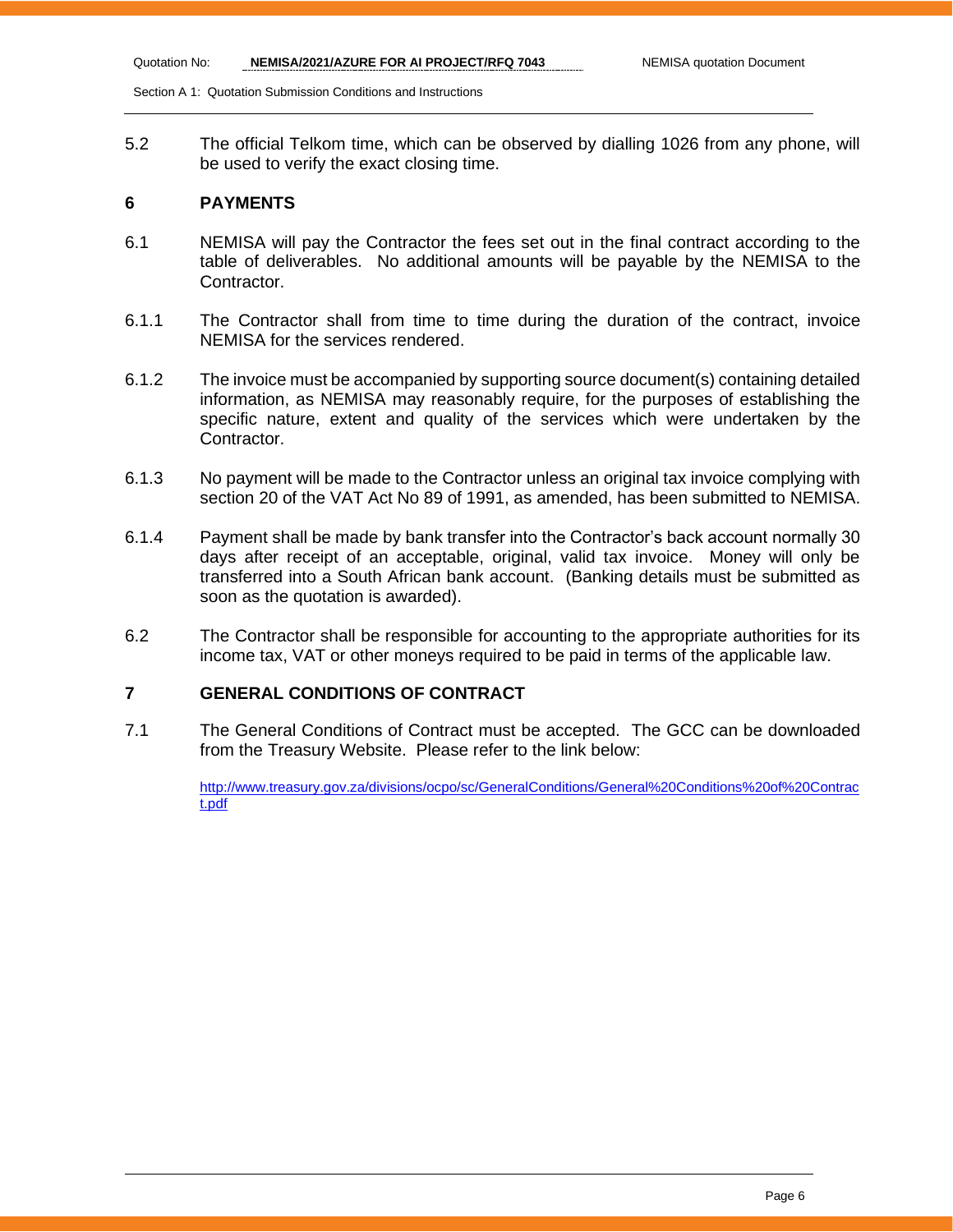Section A 2: Terms of Reference

## **TERMS OF REFERENCE (TOR)**

## **1. PURPOSE:**

The National Electronic Media Institute of South Africa (NEMISA) hereby invites experienced and suitably qualified service providers to submit bids for the provision of an instance of Azure to be used to host the NEMISA AI Platform

## **2. BACKGROUND:**

NEMISA is a training provider in creative media and digital skills. Recently, NEMISA's mandate was expanded to include 4IR skills for South African citizens. As such NEMISA has taken ownership of an AI Repository developed by DCDT, GIZ and NEMISA. This Repository is hosted on an Azure platform as such NEMISA Requires its own platform to take over the site.

## **3. CONTRACT PERIOD**

NEMISA requires a **TWO-YEAR** contract with the appointed service provider.

## **4. SCOPE OF WORK**

NEMISA requires the Azure Platform to be commissioned on a pay as you go basis so that the site can increase in size as the traffic increases. We may also need at some point to add additional applications and sites to the platform.

## • **STRUCTURAL REQUIREMENTS**

• Azure Platform Access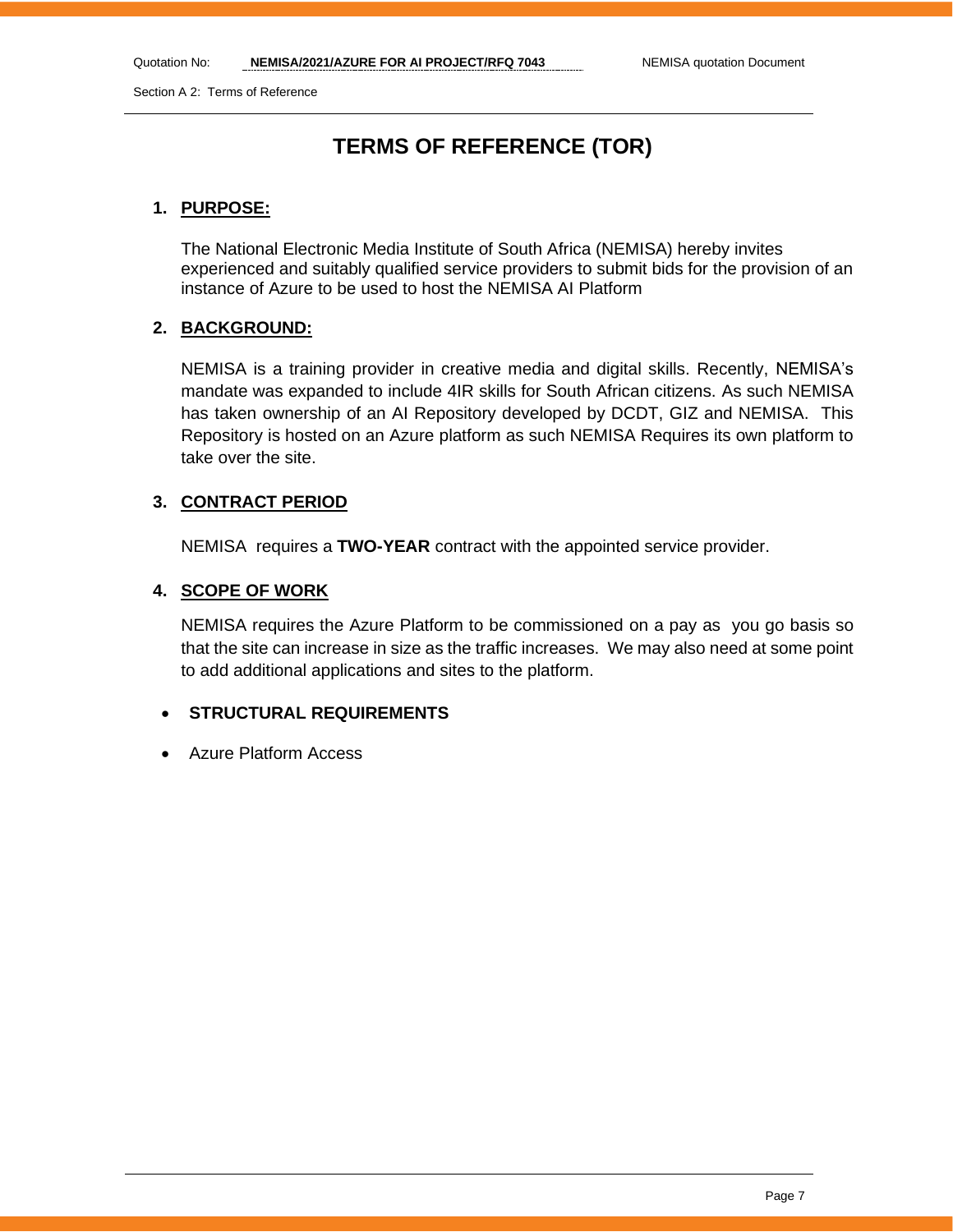Section A 2: Terms of Reference



## **TECHNICAL REQUIREMENTS**

| <b>Resource</b>             | <b>Role</b>                                     |
|-----------------------------|-------------------------------------------------|
| <b>App Service</b>          | Hosting front-end and back-office web interface |
| <b>SQL Database</b>         | Data storage for Content Management System      |
| <b>Storage Account</b>      | Hosting media (Images/video)                    |
| <b>Application Insights</b> | <b>Monitoring Insights</b>                      |
| <b>Mailchimp</b>            |                                                 |

## **5. COMPETENCY AND EXPERIENCE REQUIREMENTS**

The service provider must be a Microsoft service provider registered with Microsoft and authorised to sell Microsoft products in South Africa.

#### **6. CONTRACTING**

6.1 NEMISA reserves the right to appoint one or more service provider(s) to perform all or some of the required functions as it deems necessary.

6.2 NEMISA reserves the right not to appoint any service provider should unsuitable proposals be submitted for the RFP.

6.3 The functionality threshold for this RFQ is 80%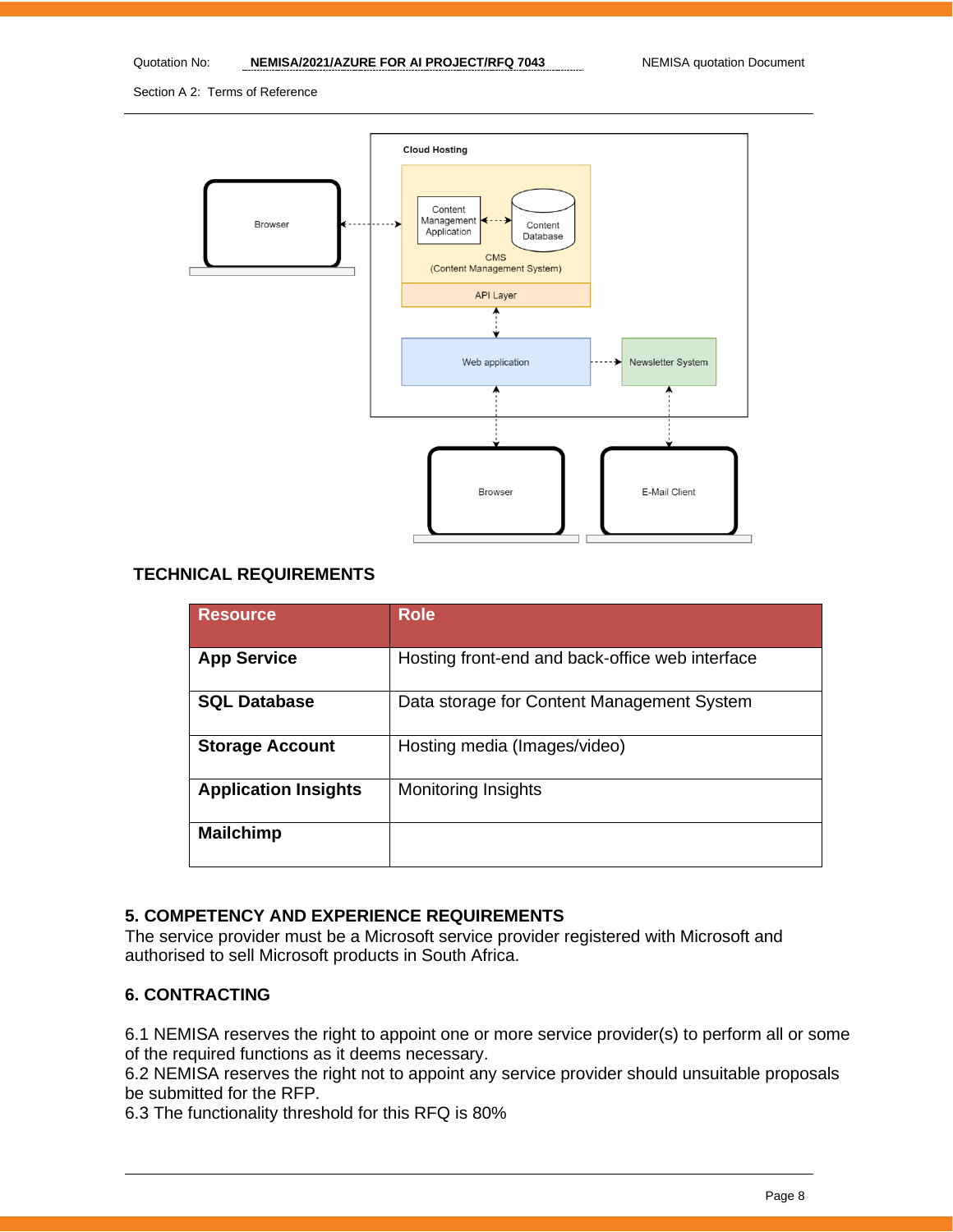Section A 3: Evaluation Process/ Criteria

#### **ALL BIDDERS MUST TAKE NOTE OF THE EVALUATION PROCESS THAT WILL BE FOLLOWED**

## **1 EVALUATION PROCESS**

## **1.1 COMPLIANCE WITH MINIMUM REQUIREMENTS**

1.1.1 All quotations duly lodged as specified in the Request for Quotation will be examined to determine compliance with quotation requirements and conditions. Quotations with obvious deviations from the requirements/conditions will be eliminated from further consideration.

> Failure to comply with or submit any one of the following items, will render a quotation non-responsive and will not be evaluated further.

| <b>Reference</b> | <b>Description</b>                                      | <b>Compliant?</b> |           |
|------------------|---------------------------------------------------------|-------------------|-----------|
|                  |                                                         |                   | <b>NO</b> |
| Part 1           | Signed Special Conditions of Quotation and Contract     |                   |           |
| Part 2           | <b>Tax Compliance Requirements</b>                      |                   |           |
| Part 3           | Completed and signed Declaration of Interest            |                   |           |
| Part 4           | Completed and signed Declaration of Bidders past Supply |                   |           |
|                  | Chain Management practices                              |                   |           |
| Part 5           | Completed and signed Certificate of Independent         |                   |           |
|                  | <b>Quotation Determination</b>                          |                   |           |
| Part 7           | Completed and signed Invitation to Quotation            |                   |           |
| Part 8           | Completed Pricing Schedule in the prescribed format     |                   |           |
| Part 12          | Proof of registration on the CSD                        |                   |           |

## **1.2 DETERMINATION OF SCORE FOR FUNCTIONALITY**

1.2.1 The evaluation criteria and weights for functionality as indicated in the table in below, will apply.

|         | <b>FUNCTIONAL CRITERIA</b>                                   | <b>BE AWARDED</b> |
|---------|--------------------------------------------------------------|-------------------|
|         | Experience of the Bidder will be demonstrated by the bidder  |                   |
|         | providing the business profile stating the number of similar |                   |
|         | research projects undertaken by the company. Appointment     |                   |
|         | letters or purchase orders within the 5 years period must be |                   |
|         | attached.                                                    | 25                |
| $\circ$ | 5 projects or more – 25 points                               |                   |
| $\circ$ | 3 to 4 projects $-20$ points                                 |                   |
| $\circ$ | 1 to 2 projects $-10$ points                                 |                   |
| $\circ$ | Zero projects $-0$ points                                    |                   |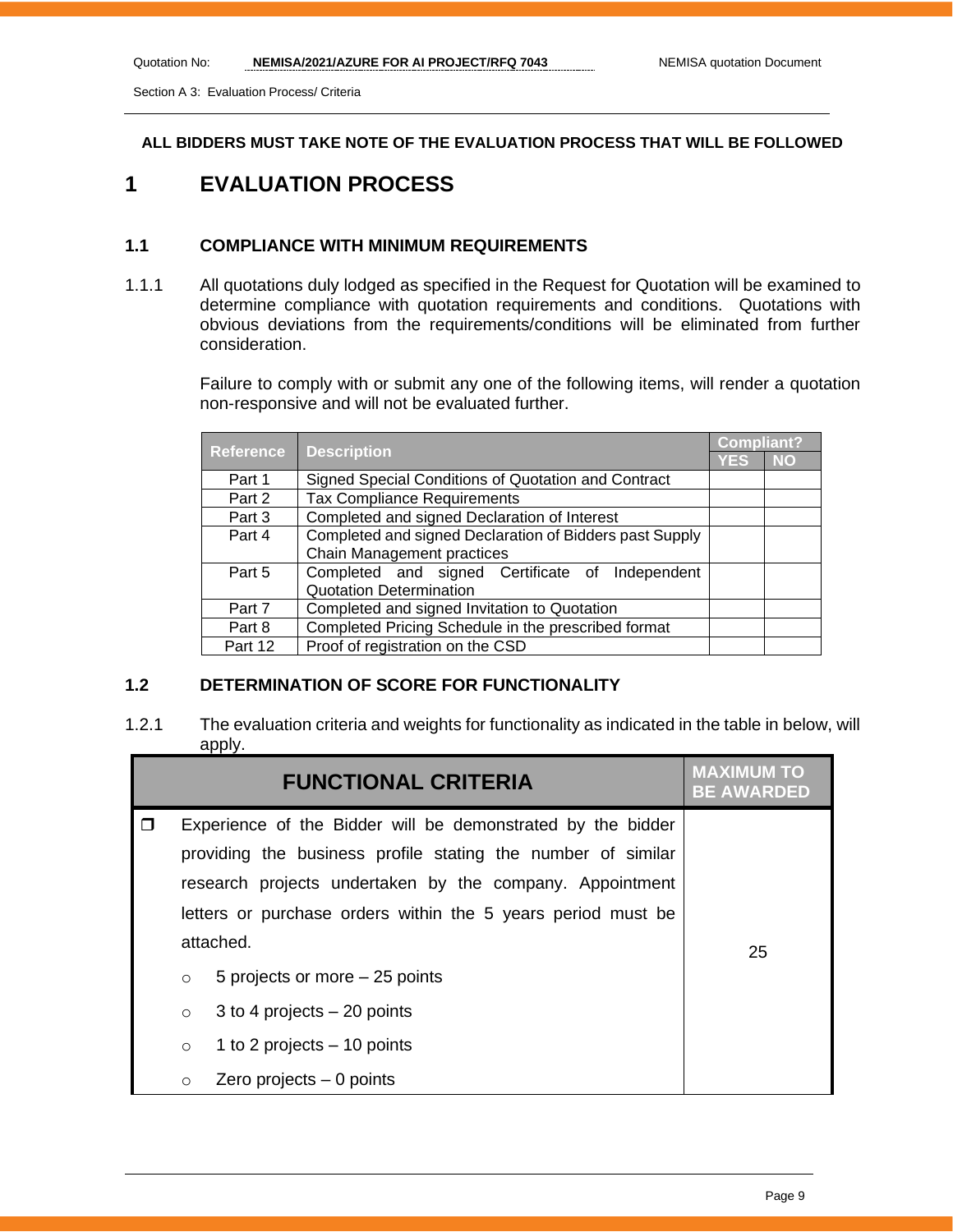Section A 3: Evaluation Process/ Criteria

|        | <b>FUNCTIONAL CRITERIA</b>                                                                                                                                                                                                                                                                                                                                                                                                                                                                                                                                         | <b>MAXIMUM TO</b> |
|--------|--------------------------------------------------------------------------------------------------------------------------------------------------------------------------------------------------------------------------------------------------------------------------------------------------------------------------------------------------------------------------------------------------------------------------------------------------------------------------------------------------------------------------------------------------------------------|-------------------|
| 0      | Experience of the core team working with public sector in<br>undertaking impact assessment studies or similar projects. CVs of                                                                                                                                                                                                                                                                                                                                                                                                                                     |                   |
|        | the project team will be used to allocate points as indicated below:                                                                                                                                                                                                                                                                                                                                                                                                                                                                                               |                   |
|        | 10 years and more combined $-25$ points<br>$\circ$                                                                                                                                                                                                                                                                                                                                                                                                                                                                                                                 | 25                |
|        | 5 years and up to 9 years – 20 points<br>$\circ$                                                                                                                                                                                                                                                                                                                                                                                                                                                                                                                   |                   |
|        | 2 years and up to 5 years $-5$ points<br>$\circ$                                                                                                                                                                                                                                                                                                                                                                                                                                                                                                                   |                   |
|        | 1 year to 4 years' experience - 5 points<br>$\circ$                                                                                                                                                                                                                                                                                                                                                                                                                                                                                                                |                   |
| 0      | Team leader has experience of leading individual or proposed<br>project team working on projects of a similar nature including<br>experience in curriculum development, course development and<br>instructional design with background in ICT or related field. CV of<br>the Team Leader will be used to allocate points as indicated<br>below:<br>10 years and more combined - 25 points<br>$\circ$<br>5 years and up to 9 years - 20 points<br>$\circ$<br>2 years and up to 5 years - 5 points<br>$\circ$<br>1 year to 4 years' experience - 5 points<br>$\circ$ | 30                |
| $\Box$ | The bidder to demonstrate previous experience by providing<br>contactable references and points distributed as demonstrated<br>below:<br>3 or more references- 20 points<br>$\circ$<br>2 references - 10 points<br>$\circ$<br>1 reference $-5$ points<br>$\circ$<br>Zero references - 0 points<br>$\circ$                                                                                                                                                                                                                                                          | 20                |
|        | <b>Maximum total for functionality</b>                                                                                                                                                                                                                                                                                                                                                                                                                                                                                                                             | 100               |

1.2.2 The score for functionality shall be calculated as follows:

 $\Box$  Each panel member shall award values for each individual criterion on a score sheet. The value scored for each criterion shall be multiplied with the specified weighting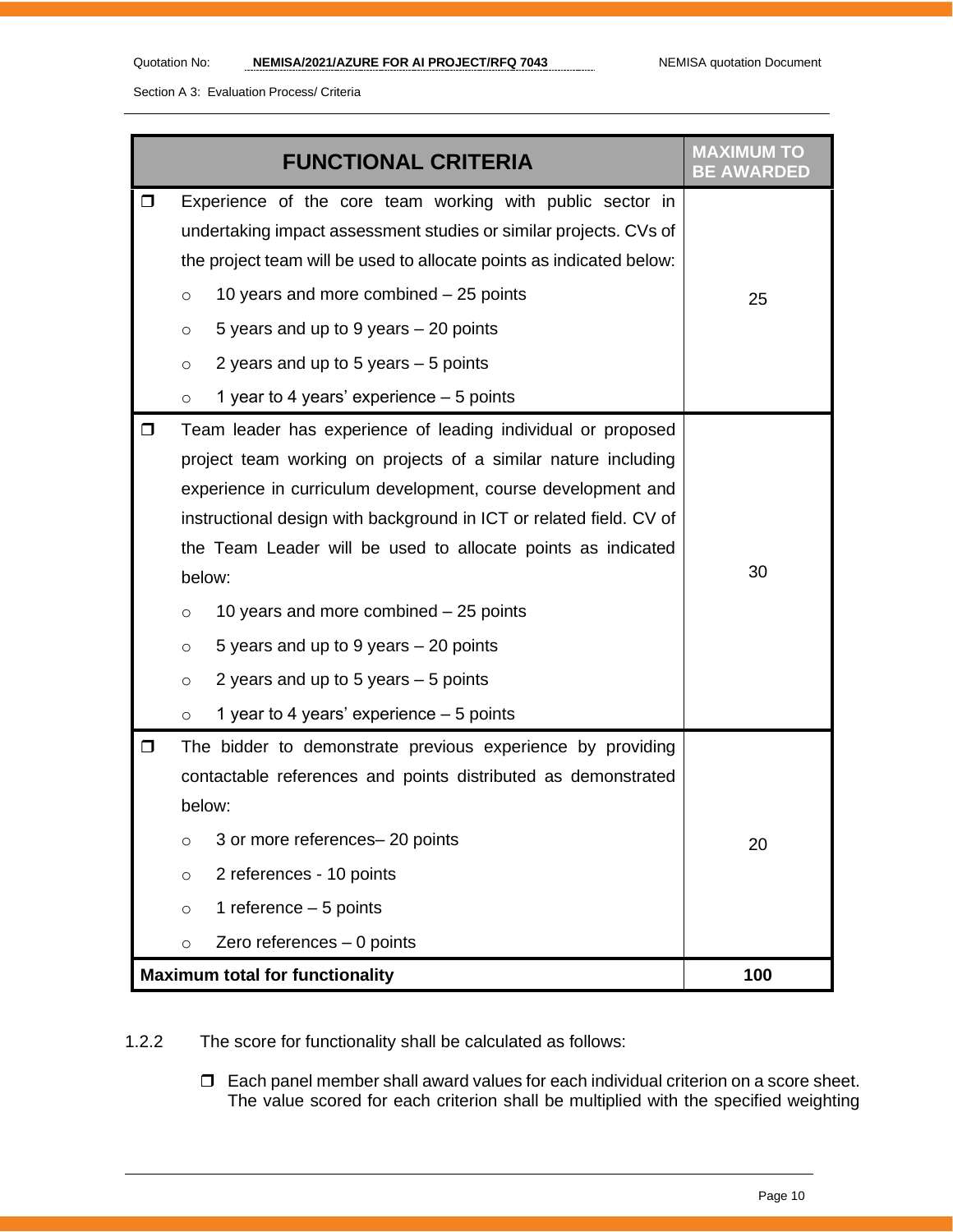Section A 3: Evaluation Process/ Criteria

for the relevant criterion to obtain the marks scored for the various criteria. These marks should be added to obtain the total score for functionality.

 $\Box$  The score of each panel member shall be added together and divided by the number of panel members to establish the average score obtained by each individual bidders for functionality.

#### **1.3 DETERMINATION OF SCORE FOR PRESENTATIONS**

1.3.1 NEMISA will not call for presentations.

## **1.4 ELIMINATION OF PROPOSALS ON GROUNDS OF FUNCTIONALITY**

1.4.1 Quotations that score less than **80%** of the marks available for functionality will be eliminated from further consideration. Marks will therefore not be awarded for their cost proposals or for preference.

#### **1.5 PRICE AND B-BBEE STATUS LEVEL POINTS**

- 1.5.1 All remaining quotations will be evaluated as follows:
- 1.5.2 The 80/20 preference point system will be applied. Points for price and B-BBEE status level certificate will be awarded in accordance with the stipulations in the Preference Point Claim Form in terms of the Preferential Procurement Regulations, 2017.
- 1.5.3 If appropriate, implied contract price adjustments will be made to the cost proposals of all remaining quotations.
- 1.5.4 The point scored for the B-BBEE status level certificate for each acceptable quotation will now be added to the price point.
- 1.5.5 The Evaluation Committee may recommend that the contract be awarded to the bidders obtaining the highest aggregate mark as determined by 1.6.4 or to a lower scoring quotation on justifiable grounds.

## **1.6 ADJUDICATION OF QUOTATION**

1.6.1 The relevant award structure will consider the recommendations and make the final award. The successful bidders will usually be the service provider scoring the highest number of points or it may be a lower scoring quotation on justifiable grounds or no award at all.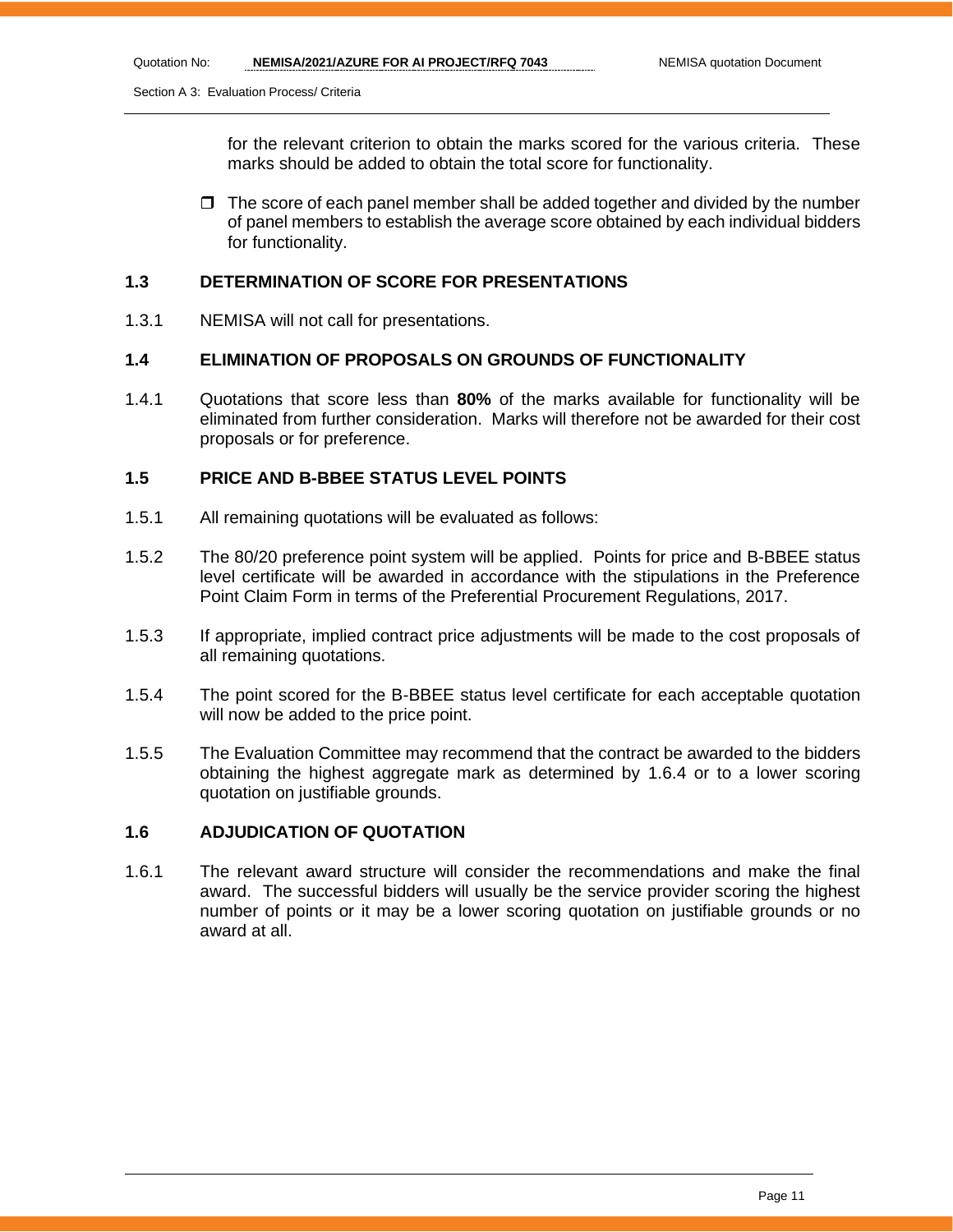Section A 4: Contract Form

## **CONTRACT FORM: RENDERING OF SERVICES**

THIS FORM MUST BE FILLED IN DUPLICATE BY BOTH THE SERVICE PROVIDER (PART 1) AND THE PURCHASER (PART 2). BOTH FORMS MUST BE SIGNED IN THE ORIGINAL SO THAT THE SERVICE PROVIDER AND THE PURCHASER WOULD BE IN POSSESSION OF ORIGINALLY SIGNED CONTRACTS FOR THEIR RESPECTIVE RECORDS.

## **PART 1 (TO BE FILLED IN BY THE SERVICE PROVIDER)**

- 1. I/we hereby undertake to render services described in the attached quotation documents to NEMISA in accordance with the requirements and task directives/proposals specifications stipulated in Quotation Number NEMISA/2021/AZURE FOR AI PROJECT/RFQ 7043 at the price/s quoted. My/our offer/s remain binding upon me/us and open for acceptance by the Purchaser during the validity period indicated and calculated from the closing date of the quotation.
- 2. The following documents shall be deemed to form and be read and construed as part of this agreement:
- 2.1 Quotation documents, viz
	- $\Box$  Invitation to quotation
	- $\Box$  Tax clearance certificate
	- $\Box$  Pricing schedule(s)
	- $\Box$  Filled in terms of reference/task directive/proposal
	- Preference claims for Broad Based Black Economic Empowerment Status Level of Contribution in terms of the Preferential Procurement Regulations 2017;
	- $\Box$  Declaration of interest
	- $\Box$  Declaration of bidders past SCM practices
	- **Special Conditions of Contract**
- 2.2 General Conditions of Contract
- 2.3 Other (specify)
- 3. I/we confirm that I/we have satisfied myself as to the correctness and validity of my/our quotation; that the price(s) and rate(s) quoted cover all the services specified in the quotation documents; that the price(s) and rate(s) cover all my obligations and I accept that any mistakes regarding price(s) and rate(s) and calculations will be at my own risk.
- 4. I/we accept full responsibility for the proper execution and fulfilment of all obligations and conditions devolving on me/us under this agreement as the principal liable for the due fulfilment of this contract.
- 5. I/we declare that I/we have no participation in any collusive practices with any bidders or any other person regarding this or any other quotation.
- 6. I confirm that I am duly authorised to sign this contract.

| NAME (PRINT)     |            | <b>WITNESSES</b> |
|------------------|------------|------------------|
| <b>CAPACITY</b>  | ---------- | л                |
| <b>SIGNATURE</b> | ------     | 2                |
| NAME OF FIRM     |            | DATE:            |
| <b>DATE</b>      |            |                  |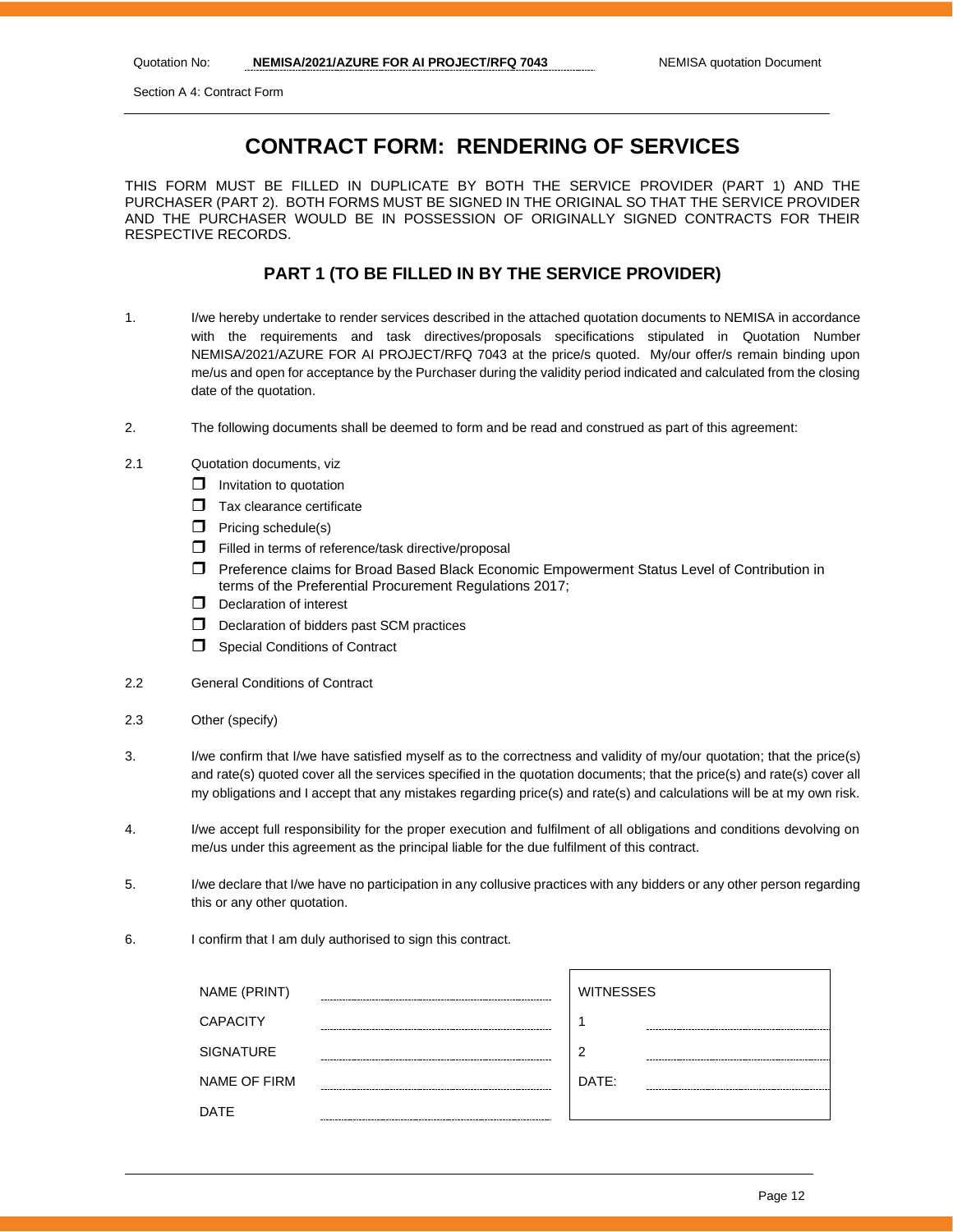Section A 4: Contract Form

## **CONTRACT FORM: RENDERING OF SERVICES**

## **PART 2 (TO BE FILLED IN BY THE PURCHASER)**

- 1. I ……………………………………………………..……………… in my capacity as …………………………………………….. accept your quotation under reference number ……………………………………………. dated ……………………………………. for the rendering of services indicated hereunder and/or further specified in the annexures.
- 1. An official order indicating service delivery instructions is forthcoming.
- 2. I undertake to make payment for the services rendered in accordance with the terms and conditions of the contract within 30 (thirty) days after receipt of an invoice.

| <b>DESCRIPTION OF SERVICE</b> | PRICE (VAT INCL) | <b>COMPLETION</b><br><b>DATE</b> | <b>B-BBEE STATUS</b><br><b>LEVEL OF</b><br><b>CONTRIBUTION</b> |
|-------------------------------|------------------|----------------------------------|----------------------------------------------------------------|
|                               |                  |                                  |                                                                |
|                               |                  |                                  |                                                                |
|                               |                  |                                  |                                                                |

3. I confirm that I am duly authorised to sign this contract.

| SIGNED AT      | ON               |
|----------------|------------------|
| NAME (PRINT)   |                  |
| SIGNATURE      |                  |
|                |                  |
| OFFICIAL STAMP | <b>WITNESSES</b> |
|                | 1                |
|                | $\overline{2}$   |
|                | DATE:            |
|                |                  |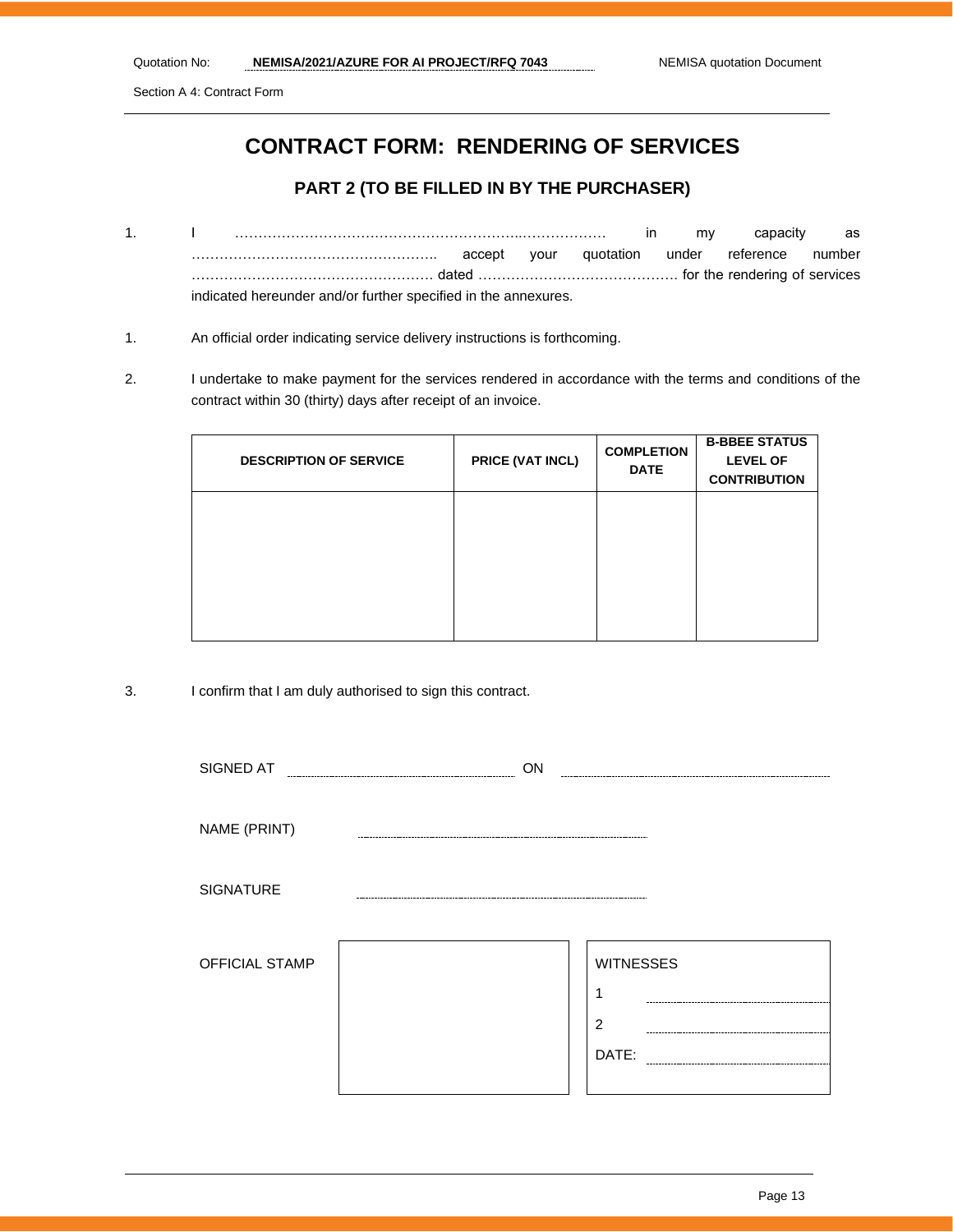Section B

# **SECTION B**

# **This section must be completed and returned or supplied with quotations as prescribed.**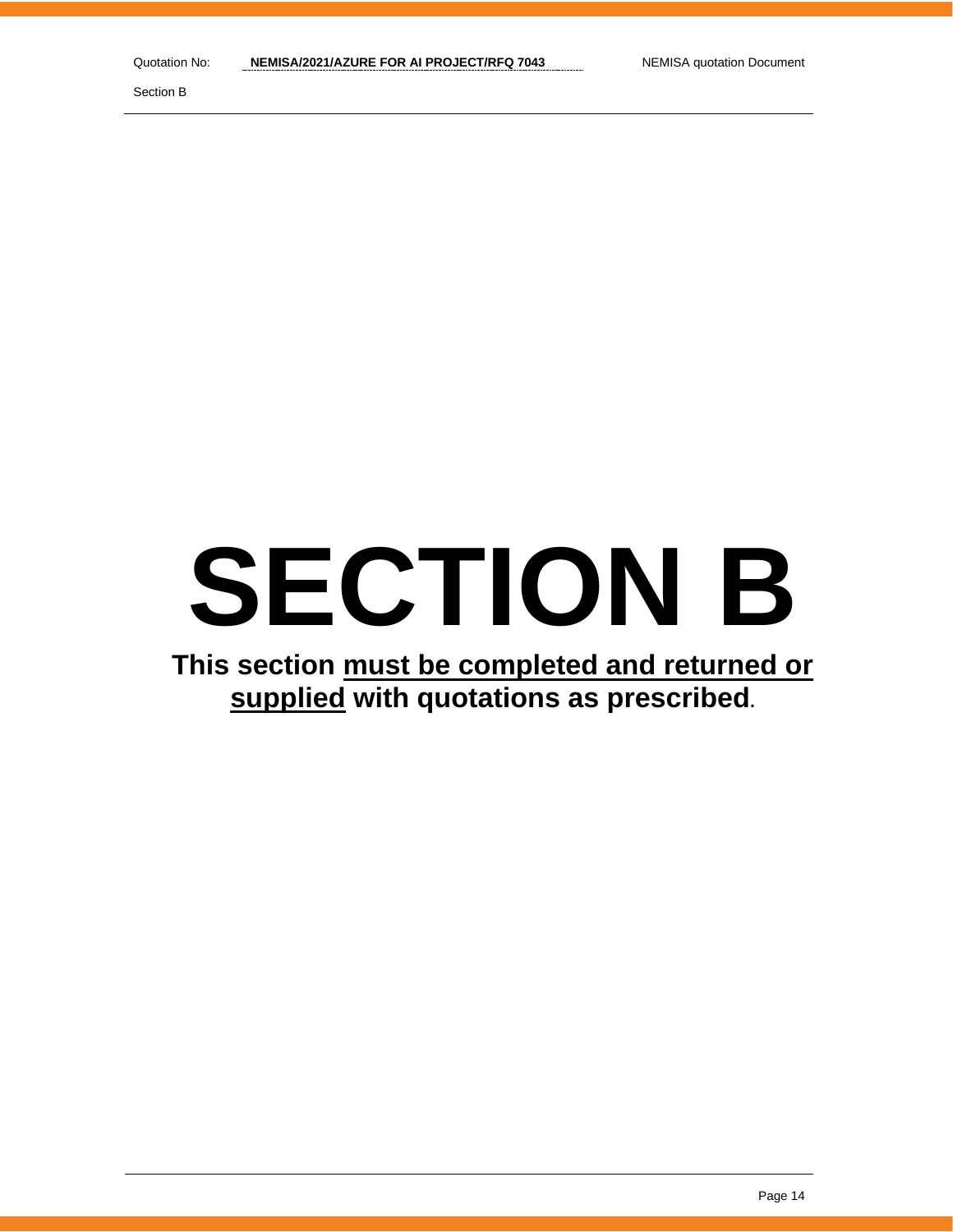## **SPECIAL CONDITIONS OF QUOTATION AND CONTRACT Return as Part 1**

|                | <b>SPECIAL CONDITIONS</b>                                                                                                                                                                                                                                                 |
|----------------|---------------------------------------------------------------------------------------------------------------------------------------------------------------------------------------------------------------------------------------------------------------------------|
|                |                                                                                                                                                                                                                                                                           |
| 1              | <b>GENERAL</b>                                                                                                                                                                                                                                                            |
| 1.1            | The Bidders must clearly state if a deviation from these special conditions are offered and<br>the reason therefor. If an explanatory note is provided, the paragraph reference must be<br>indicated in a supporting appendix to the application submission.              |
| 1.2            | Should Bidders fail to indicate agreement/compliance or otherwise, the NEMISA will<br>assume that the Bidders is in compliance or agreement with the statement(s) as specified<br>in this quotation.                                                                      |
| 1.3            | Quotations not completed in this manner may be considered incomplete and rejected.                                                                                                                                                                                        |
| 1.4            | NEMISA shall not be liable for any expense incurred by the Bidders in the preparation<br>and submission of a quotation.                                                                                                                                                   |
| $\overline{2}$ | <b>CANCELLATION OF PROCUREMENT PROCESS</b>                                                                                                                                                                                                                                |
|                |                                                                                                                                                                                                                                                                           |
| 2.1            | This procurement process can be postponed or cancelled at any stage at the sole<br>discretion of NEMISA provided that such cancellation or postponement takes place prior<br>to entering into a contract with a specific service provider to which the quotation relates. |
| 3              | QUOTATION SUBMISSION CONDITIONS, INSTRUCTION AND EVALUATION<br><b>PROCESS/CRITERIA</b>                                                                                                                                                                                    |
| 3.1            | The Quotation submission conditions and instructions as well as the evaluation<br>process/criteria have been noted.                                                                                                                                                       |
|                |                                                                                                                                                                                                                                                                           |
| 4              | <b>NEGOTIATION AND CONTRACTING</b>                                                                                                                                                                                                                                        |
| 4.1            | NEMISA have the right to enter into negotiation with one or more Bidders regarding any<br>terms and conditions, including price(s), of a proposed contract.                                                                                                               |
| 4.2            | Under no circumstances will negotiation with any Bidders, including preferred Bidders,<br>constitute an award <sup>1</sup> or promise/ undertaking to award the contract.                                                                                                 |
| 4.3            | NEMISA shall not be obliged to accept the lowest or any quotation, offer or proposal.                                                                                                                                                                                     |
| 4.4            | A contract will only be deemed to be concluded when reduced to writing in a formal contract<br>and Service Level Agreement (if applicable) signed by the designated responsible person<br>of both parties. The designated responsible person of NEMISA is the CEO.        |

<sup>&</sup>lt;sup>1</sup> See GLOSSARY.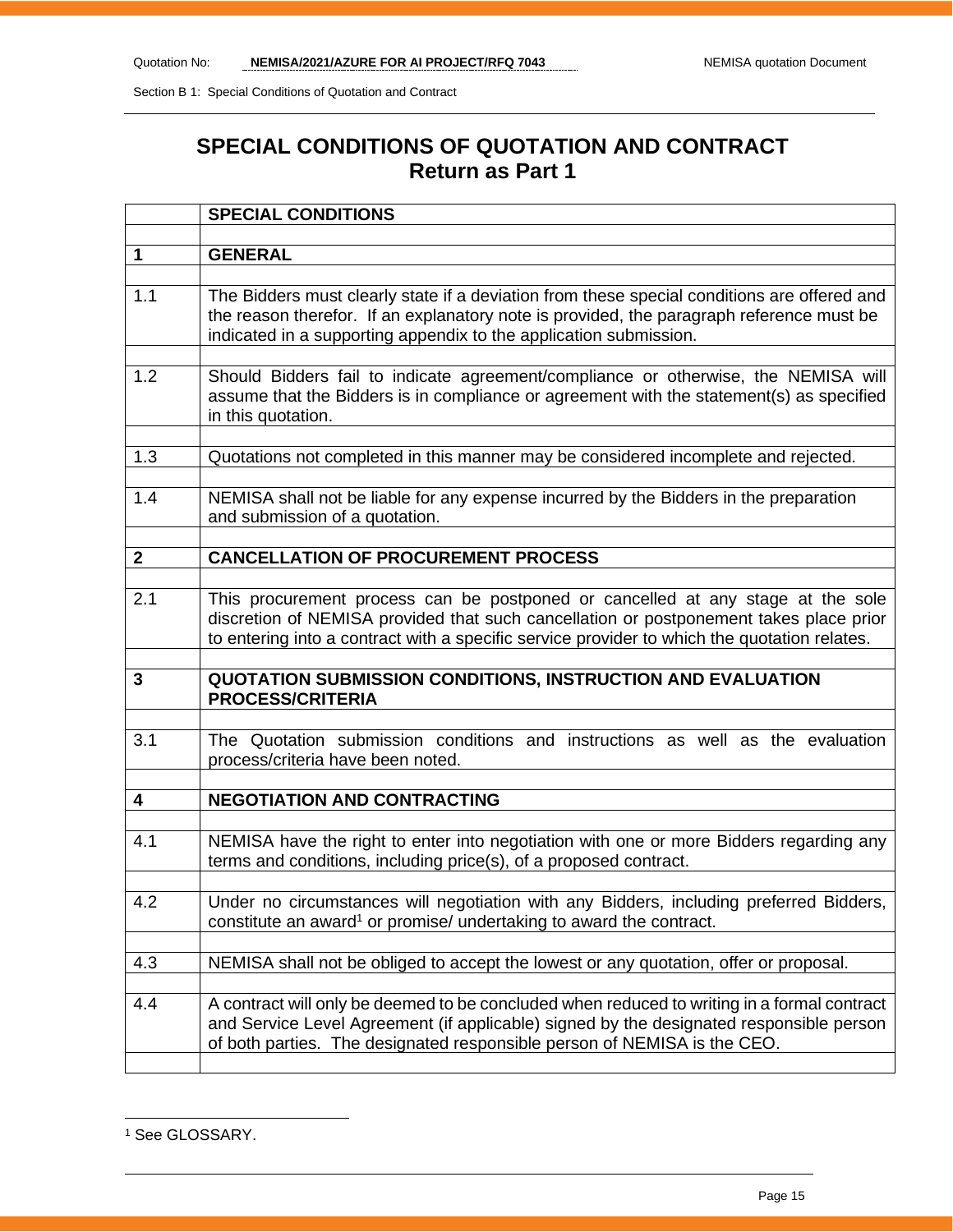| NEMISA also reserves the right to enter into one contract with a Bidders for all required<br>functions or into more than one contract with different Bidders for different functions.                                                                                           |
|---------------------------------------------------------------------------------------------------------------------------------------------------------------------------------------------------------------------------------------------------------------------------------|
|                                                                                                                                                                                                                                                                                 |
| <b>ACCESS TO INFORMATION</b>                                                                                                                                                                                                                                                    |
| All bidders will be informed of the status of their quotation once the procurement process<br>has been completed.                                                                                                                                                               |
| Requests for information regarding the quotation process will be dealt with in line with the<br>NEMISA SCM Policy and relevant legislation.                                                                                                                                     |
| <b>REASONS FOR REJECTION</b>                                                                                                                                                                                                                                                    |
|                                                                                                                                                                                                                                                                                 |
| NEMISA shall reject a proposal for the award of a contract if the recommended Bidders<br>has committed a proven corrupt or fraudulent act in competing for the particular contract.                                                                                             |
| The NEMISA may disregard the quotation of any bidders if that bidders, or any of its<br>directors:                                                                                                                                                                              |
| □ Have abused the SCM system of the NEMISA.                                                                                                                                                                                                                                     |
| $\Box$ Have committed proven fraud or any other improper conduct in relation to such                                                                                                                                                                                            |
| system.<br>$\Box$ Have failed to perform on any previous contract and the proof exists.                                                                                                                                                                                         |
| Such actions shall be communicated to the National Treasury.                                                                                                                                                                                                                    |
|                                                                                                                                                                                                                                                                                 |
| <b>GENERAL CONDITIONS OF CONTRACT</b>                                                                                                                                                                                                                                           |
| The General Conditions of Contract must be accepted.                                                                                                                                                                                                                            |
|                                                                                                                                                                                                                                                                                 |
| <b>ADDITIONAL INFORMATION REQUIREMENTS</b>                                                                                                                                                                                                                                      |
|                                                                                                                                                                                                                                                                                 |
| During evaluation of the quotations, additional information may be requested in writing from<br>Bidders. Replies to such request must be submitted, within 5 (five) working days or as<br>otherwise indicated. Failure to comply, may lead to your quotation being disregarded. |
| No additional information will be accepted from any individual Bidders without such<br>information having been requested                                                                                                                                                        |
| <b>CONFIDENTIALITY</b>                                                                                                                                                                                                                                                          |
|                                                                                                                                                                                                                                                                                 |
| The quotation and all information in connection therewith shall be held in strict confidence<br>by Bidders and usage of such information shall be limited to the preparation of the<br>quotation. Bidders shall undertake to limit the number of copies of this document.       |
| INTELLECTUAL PROPERTY, INVENTIONS AND COPYRIGHT                                                                                                                                                                                                                                 |
|                                                                                                                                                                                                                                                                                 |
| Copyright of all documentation relating to this contract belongs to the client. The successful<br>Bidders may not disclose any information, documentation or products to other clients<br>without the written approval of the accounting authority or the delegate.             |
|                                                                                                                                                                                                                                                                                 |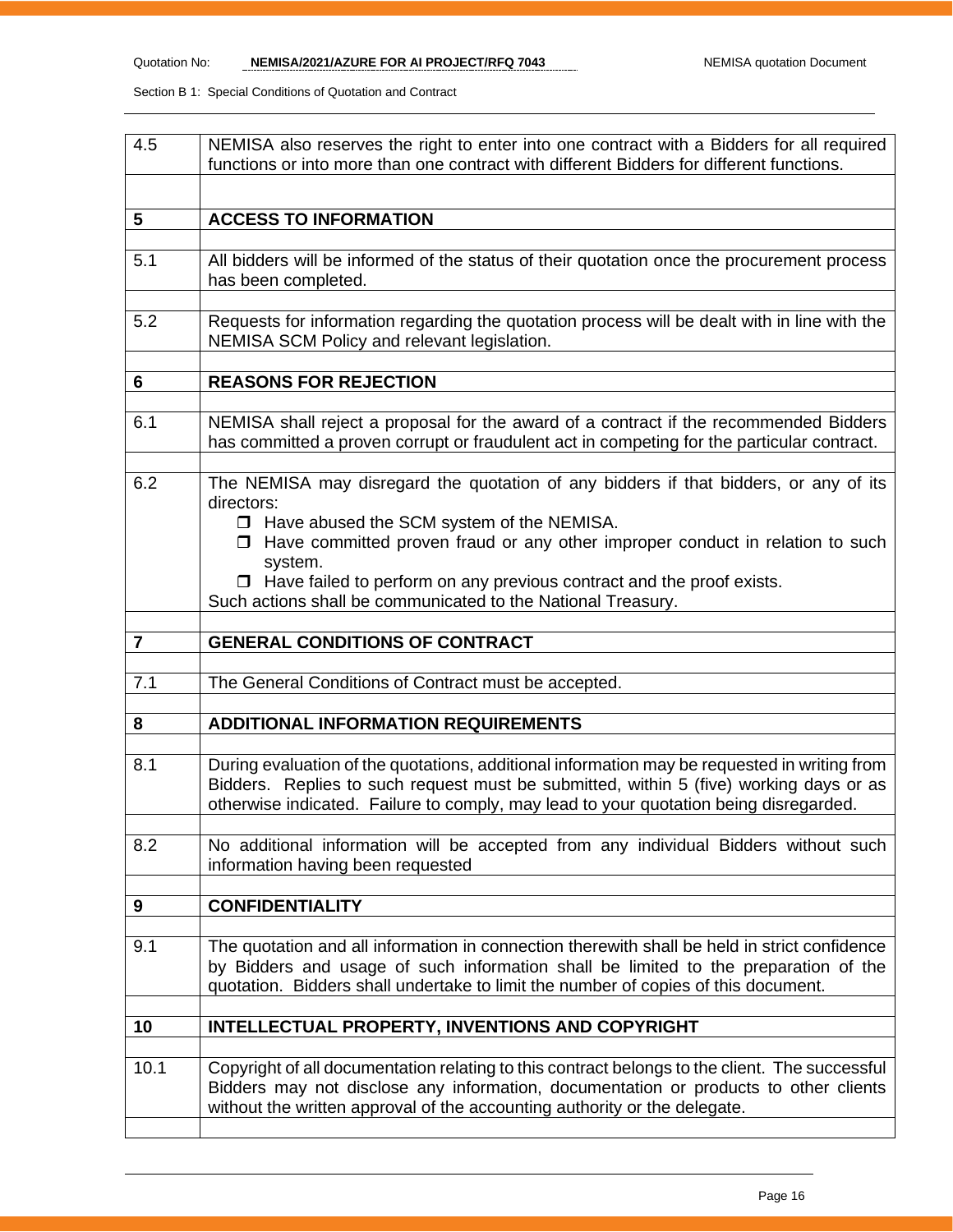| 10.2 | This paragraph shall survive termination of this contract.                                                                                                                                                                                                                                                                                                                               |
|------|------------------------------------------------------------------------------------------------------------------------------------------------------------------------------------------------------------------------------------------------------------------------------------------------------------------------------------------------------------------------------------------|
| 11   | <b>NON-COMPLIANCE WITH DELIVERY TERMS</b>                                                                                                                                                                                                                                                                                                                                                |
| 11.1 | As soon as it becomes known to the contractor that he/she will not be able to deliver the<br>services within the delivery period and/or against the quoted price and/or as specified,<br>NEMISA must be given immediate written notice to this effect. NEMISA reserves the right<br>to implement remedies as provided for in the GCC.                                                    |
| 12   | <b>WARRANTS</b>                                                                                                                                                                                                                                                                                                                                                                          |
| 12.1 | The Contractor warrants that it is able to conclude this Agreement to the satisfaction of<br>NEMISA.                                                                                                                                                                                                                                                                                     |
| 13   | PARTIES NOT AFFECTED BY WAIVER OR BREACHES                                                                                                                                                                                                                                                                                                                                               |
|      |                                                                                                                                                                                                                                                                                                                                                                                          |
| 13.1 | The waiver (whether express or implied) by any Party of any breach of the terms or<br>conditions of this contract by the other Party shall not prejudice any remedy of the waiving<br>party in respect of any continuing or other breach of the terms and conditions hereof.                                                                                                             |
| 13.2 | No favour, delay, relaxation or indulgence on the part of any Party in exercising any power<br>or right conferred on such Party in terms of this contract shall operate as a waiver of such<br>power or right nor shall any single or partial exercise of any such power or right under this<br>agreement.                                                                               |
| 14   | <b>RETENTION</b>                                                                                                                                                                                                                                                                                                                                                                         |
|      |                                                                                                                                                                                                                                                                                                                                                                                          |
| 14.1 | On termination of this agreement, the contractor shall, on demand hand over all<br>documentation provided as part of the project and all deliverables, etc., without the right of<br>retention, to NEMISA.                                                                                                                                                                               |
| 14.2 | No agreement to amend or vary a contract or order or the conditions, stipulations or<br>provisions thereof shall be valid and of any force and effect unless such agreement to<br>amend or vary is entered into in writing and signed by the contracting parties. Any waiver<br>of the requirement that the agreement to amend or vary shall be in writing, shall also be in<br>writing. |
| 15   | <b>CENTRAL SUPPLIER DATABASE</b>                                                                                                                                                                                                                                                                                                                                                         |
|      |                                                                                                                                                                                                                                                                                                                                                                                          |
| 15.1 | It is a requirement that all suppliers/services providers to NEMISA shall be registered on<br>the National Treasury Central Supplier Database (CSD).                                                                                                                                                                                                                                     |
| 15.2 | Bidders are therefore required to register as a supplier on the CSD before submitting a<br>quotation.                                                                                                                                                                                                                                                                                    |
|      | The CSD website can be accessed on the following link:<br>http://ocpo.treasury.gov.za/Pages/default.aspx                                                                                                                                                                                                                                                                                 |
| 15.3 | Bidders are therefore required to submit proof of their registration on the CSD, or if not yet<br>registered, provide proof of their application to be registered, with their quotation.                                                                                                                                                                                                 |
|      |                                                                                                                                                                                                                                                                                                                                                                                          |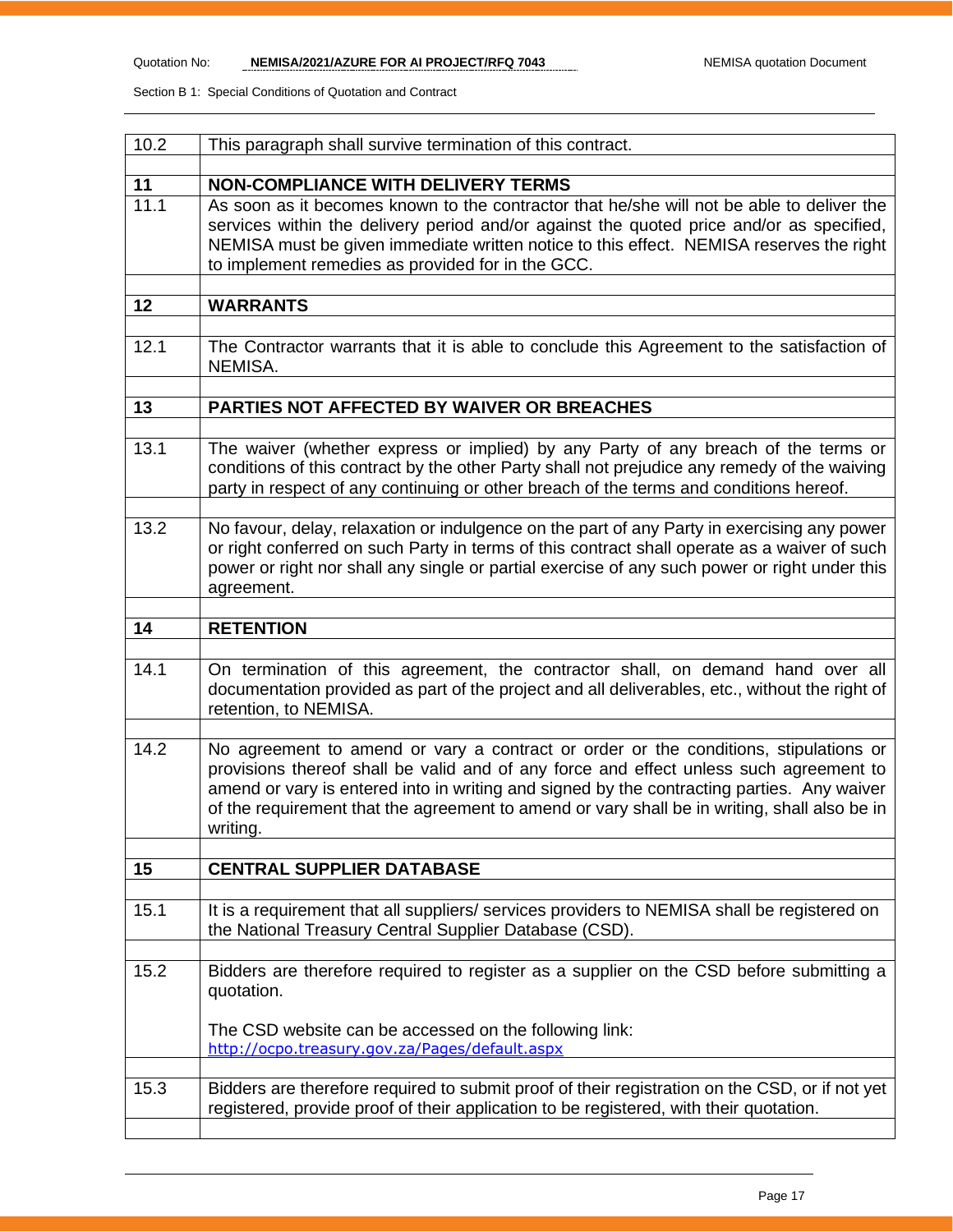| 15.4   | No quotation will be awarded and a contract concluded with a bidders who is not registered<br>on the CSD.                                                                                                                                                |  |  |  |
|--------|----------------------------------------------------------------------------------------------------------------------------------------------------------------------------------------------------------------------------------------------------------|--|--|--|
| 16     | <b>FORMAT OF QUOTATIONS</b>                                                                                                                                                                                                                              |  |  |  |
| 16.1   | Bidders must complete all the necessary quotation documents and undertakings required<br>in this quotation document. Bidders are advised that their proposal should be concise,<br>written in plain English and simply presented.                        |  |  |  |
| 16.2   | Bidders are to set out their proposal in the format prescribed hereunder. This means<br>that the proposal must be structured in the parts noted below. Information not submitted<br>in the relevant part, may not be considered for evaluation purposes. |  |  |  |
| 16.3   | Part 1: Special Conditions of Quotation and Contract                                                                                                                                                                                                     |  |  |  |
| 16.3.1 | Bidders must initial each page and sign the last page and return the Special Conditions of<br>quotation and Contract (Section B-1).                                                                                                                      |  |  |  |
|        | Quotations submitted without a completed Special Conditions of Quotation form will be<br>deemed to be non-responsive.                                                                                                                                    |  |  |  |
| 16.4   | Part 2: SARS Tax Clearance Certificate(s)                                                                                                                                                                                                                |  |  |  |
|        |                                                                                                                                                                                                                                                          |  |  |  |
| 16.4.1 | Bidders must ensure compliance with their tax obligations.                                                                                                                                                                                               |  |  |  |
|        | Bidders are required to submit their unique personal identification number (PIN) issued by<br>SARS to enable the organ of state to view the taxpayer's profile and tax status.                                                                           |  |  |  |
|        | Application for tax compliance status (TCS) or PIN may also be made via e-filing. In order<br>to use this provision, taxpayers will need to register with SARS as e-filers through the<br>website www.sars.gov.za.                                       |  |  |  |
|        | Bidders may also submit a printed TCS together with the quotation.                                                                                                                                                                                       |  |  |  |
|        | In quotations where consortia/ joint ventures/ sub-contractors are involved, each party must<br>submit a separate proof of TCS/ PIN/ CSD number.                                                                                                         |  |  |  |
|        | Where no TCS is available, but the bidders is registered on the Central Supplier Database<br>(CSD), a CSD number must be provided.                                                                                                                       |  |  |  |
|        | Quotations submitted without any one of the above particulars, will be deemed to be non-<br>responsive.                                                                                                                                                  |  |  |  |
| 16.5   | Part 3: Declaration of Interest                                                                                                                                                                                                                          |  |  |  |
|        |                                                                                                                                                                                                                                                          |  |  |  |
| 16.5.1 | Each party to the quotation must complete and return the "Declaration of Interest" (Section<br>$B-2$ ).                                                                                                                                                  |  |  |  |
|        | Quotations submitted without a complete and signed Declaration of Interest will be<br>deemed to be non-responsive.                                                                                                                                       |  |  |  |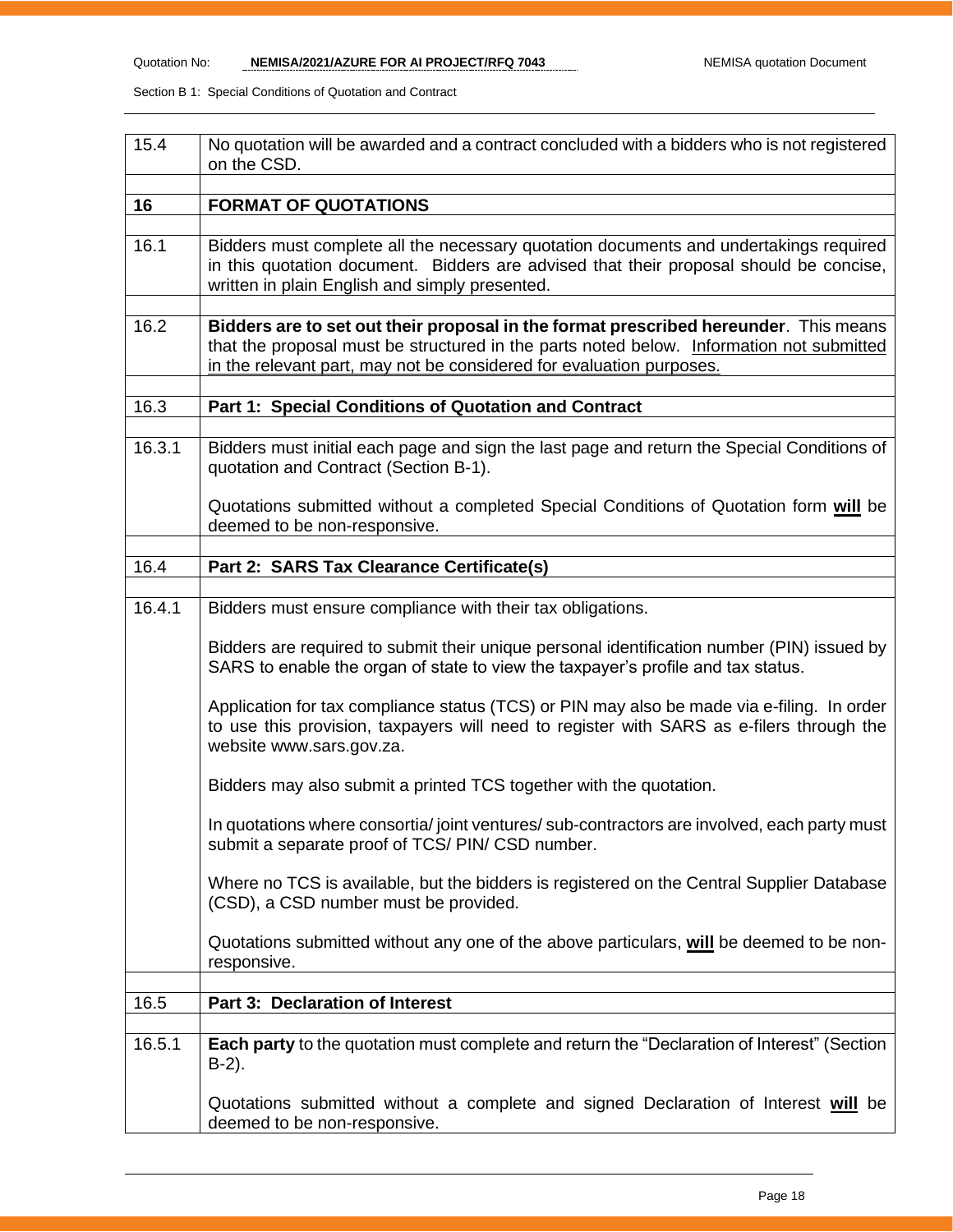| 16.6    | Part 4: Declaration of Bidders past Supply Chain Management practices                                                                                                                                                                                                |  |  |  |
|---------|----------------------------------------------------------------------------------------------------------------------------------------------------------------------------------------------------------------------------------------------------------------------|--|--|--|
| 16.6.1  | Each party to the quotation must complete and return the "Declaration of bidders past<br>Supply Chain Management practices" (Section B-3).                                                                                                                           |  |  |  |
|         | Quotations submitted without a completed and signed Declaration of bidders past Supply<br>Chain Management practices will be deemed non-responsive.                                                                                                                  |  |  |  |
| 16.7    | Part 5: Certificate of Independent Quotation Determination                                                                                                                                                                                                           |  |  |  |
|         |                                                                                                                                                                                                                                                                      |  |  |  |
| 16.7.1  | Each party to the quotation must complete and sign the Certificate (Section B-4).                                                                                                                                                                                    |  |  |  |
|         | Quotations submitted without a completed and signed Certificate of Independent Quotation<br>Determination will be deemed non-responsive.                                                                                                                             |  |  |  |
|         |                                                                                                                                                                                                                                                                      |  |  |  |
| 16.8    | Part 6: Preference Points Claim Form in terms of the Preferential Procurement<br><b>Regulations 2017</b>                                                                                                                                                             |  |  |  |
|         |                                                                                                                                                                                                                                                                      |  |  |  |
| 16.8.1  | Bidders must complete, sign and return the full "Preference Points Claim Form" (Section<br>B-5) document.                                                                                                                                                            |  |  |  |
|         | In addition, a valid BEE certificate must be submitted.                                                                                                                                                                                                              |  |  |  |
|         | Quotes submitted without a completed and signed Preference Points Claim Form and a<br>valid BEE certificate will be awarded zero points for preference.                                                                                                              |  |  |  |
|         |                                                                                                                                                                                                                                                                      |  |  |  |
| 16.9    | <b>Part 7: Invitation to Quotation</b>                                                                                                                                                                                                                               |  |  |  |
|         |                                                                                                                                                                                                                                                                      |  |  |  |
| 16.9.1  | Bidders must complete, sign and return the full "Invitation to Quotation" (Section B-6)<br>document.                                                                                                                                                                 |  |  |  |
|         | Quotations submitted without a completed and signed Invitation to Quotation will be<br>deemed to be non-responsive.                                                                                                                                                  |  |  |  |
|         |                                                                                                                                                                                                                                                                      |  |  |  |
| 16.10   | <b>Part 8: Pricing Schedule</b>                                                                                                                                                                                                                                      |  |  |  |
| 16.10.1 | Any budget amount that may be indicated in this document shall be deemed to be a guide<br>only and Bidders are expected to submit a costing that is fair and reasonable.                                                                                             |  |  |  |
|         |                                                                                                                                                                                                                                                                      |  |  |  |
| 16.10.2 | All costs related to this assignment are to be allowed for in the pricing schedule and in the<br>formats prescribed and must be returned as part of the submission (Section B-7).                                                                                    |  |  |  |
|         | Quotations submitted without a price or with an incomplete price, will be deemed to be<br>non-responsive.                                                                                                                                                            |  |  |  |
|         |                                                                                                                                                                                                                                                                      |  |  |  |
|         |                                                                                                                                                                                                                                                                      |  |  |  |
| 16.10.3 | Rates for the first year of the contract must be firm and must be indicated in the formats<br>prescribed. All normal operating costs and out of pocket expenses such as photocopies,<br>telephone calls, printing, travel, etc. must be covered in the rates quoted. |  |  |  |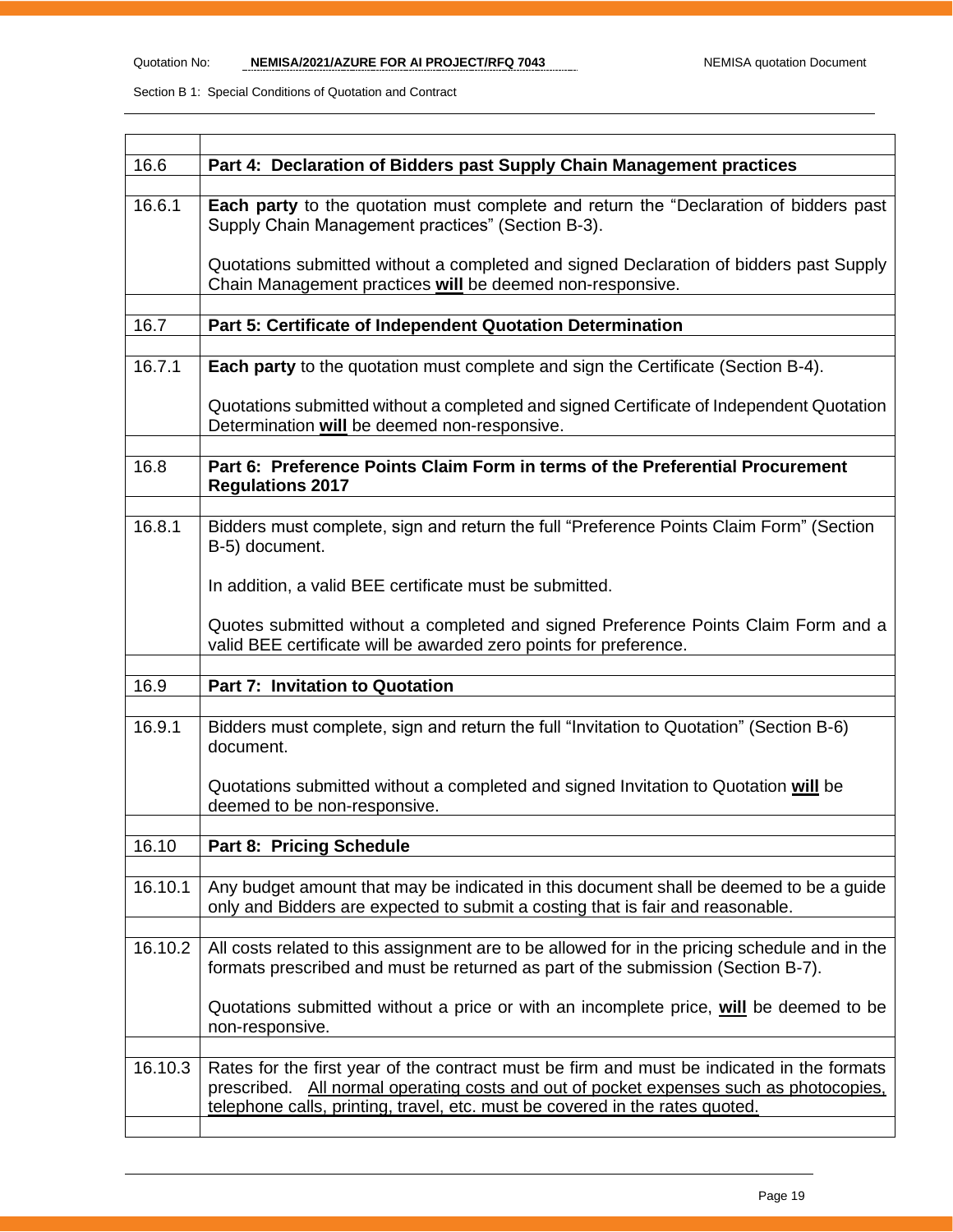| 16.10.4 | A pricing schedule with one of the specified elements (fees and reimbursable costs)<br>omitted from the costing, may be considered non-responsive.                                                                                                                                                                                                                           |  |  |  |
|---------|------------------------------------------------------------------------------------------------------------------------------------------------------------------------------------------------------------------------------------------------------------------------------------------------------------------------------------------------------------------------------|--|--|--|
| 16.10.5 | Fees:                                                                                                                                                                                                                                                                                                                                                                        |  |  |  |
|         | The budgeted days/ hours and applicable rates of all team members as per the pricing<br>□<br>schedule.                                                                                                                                                                                                                                                                       |  |  |  |
|         |                                                                                                                                                                                                                                                                                                                                                                              |  |  |  |
| 16.10.6 | Reimbursable costs<br>$\square$ Travel                                                                                                                                                                                                                                                                                                                                       |  |  |  |
|         | Only economy class flights are to be used.<br>٠<br>Preferably Group A hire cars are to be used. In circumstances where good<br>٠<br>motivation exist, Group B hire cars may be used. The difference in cost between<br>Group B and more expensive options, will be borne by the service provider.<br>A rate per kilometre for the use of a personal vehicles must be quoted. |  |  |  |
|         | □ VAT: Value Added Tax must be included and shown separately.                                                                                                                                                                                                                                                                                                                |  |  |  |
|         |                                                                                                                                                                                                                                                                                                                                                                              |  |  |  |
| 16.11   | Part 9: Technical approach                                                                                                                                                                                                                                                                                                                                                   |  |  |  |
| 16.11.1 | Bidders must submit a description of the methodology and approach that will be used to<br>perform the work as set out in the Terms of Reference. This methodology and approach<br>must demonstrate the Bidders understanding of the requirement and also of the<br>environment.                                                                                              |  |  |  |
| 16.11.2 | Bidders must, at least cover the under-mentioned in their technical approach and return<br>as part of their submission:                                                                                                                                                                                                                                                      |  |  |  |
|         | Describe, in detail, exactly how they propose to carry out the activities to achieve the<br>0<br>outcomes identified in the terms of reference. They should identify any possible<br>problems that might hinder delivery and indicate how they will avoid, or overcome<br>such problems.                                                                                     |  |  |  |
|         | $\Box$ Describe how the work will be managed. Provide an organisation chart clearly<br>indicating:                                                                                                                                                                                                                                                                           |  |  |  |
|         | The lines of reporting and supervision within the Bidders team.<br>п                                                                                                                                                                                                                                                                                                         |  |  |  |
|         | The lines of reporting between the Bidders and the NEMISA and other<br>п<br>stakeholders, if applicable.                                                                                                                                                                                                                                                                     |  |  |  |
|         | Identify the position(s) involved in the direct delivery of the service to be provided and<br>□<br>in the overall management of the work and name the people who will fill these<br>positions.                                                                                                                                                                               |  |  |  |
| 16.11.3 | Provide a project plan of activities. In addition to providing details of the estimated number<br>of work days for each activity, Bidders are to supply a detailed timetable that identifies<br>when certain activities will be undertaken and over what period they will be spread. The                                                                                     |  |  |  |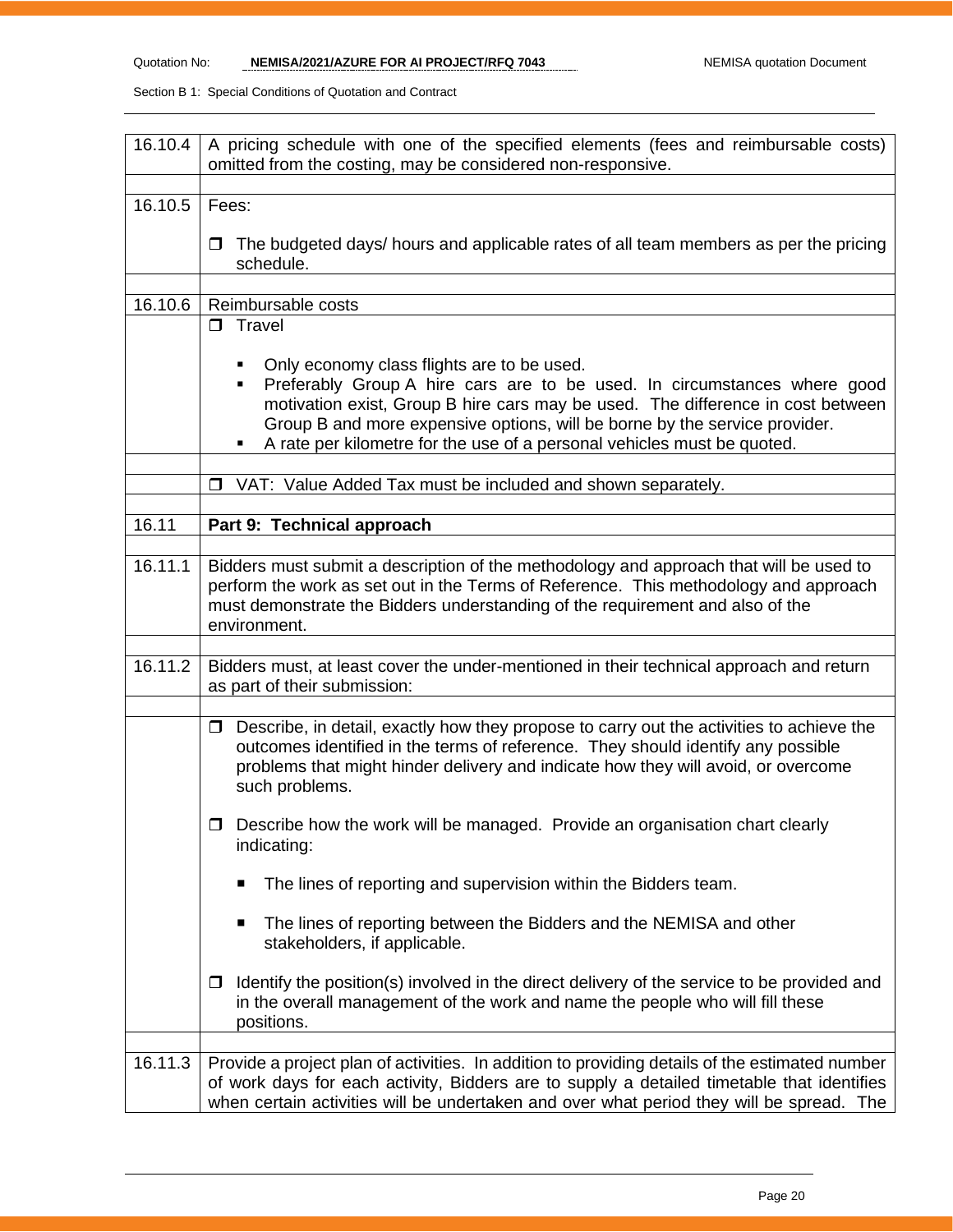|         | timing of activities, the time needed to complete them, and the order in which they will be<br>undertaken must be explained and justified.              |  |  |  |
|---------|---------------------------------------------------------------------------------------------------------------------------------------------------------|--|--|--|
|         |                                                                                                                                                         |  |  |  |
| 16.11.4 | Please note that Part 9 should be no longer than 20 single-sided A4 pages in Arial 11 (font<br>size).                                                   |  |  |  |
|         |                                                                                                                                                         |  |  |  |
| 16.12   | Part 10: Team details                                                                                                                                   |  |  |  |
|         |                                                                                                                                                         |  |  |  |
| 16.12.1 | In this part that must be returned as part of the submission, Bidders must provide details<br>of the team named in the previous part.                   |  |  |  |
|         |                                                                                                                                                         |  |  |  |
| 16.12.2 | For each team member there must be:                                                                                                                     |  |  |  |
|         |                                                                                                                                                         |  |  |  |
|         | $\Box$ A complete curriculum vitae confirming suitability for the position. A format is provided<br>as a guideline only for the compilation of the CVs. |  |  |  |
|         |                                                                                                                                                         |  |  |  |
| 16.13   | Part 11: Experience in this field                                                                                                                       |  |  |  |
|         |                                                                                                                                                         |  |  |  |
| 16.13.1 | Bidders should provide in this part, and return as part the submission, at least the following<br>information.                                          |  |  |  |
|         | Details of contracts for similar work within the last 5 years.<br>П                                                                                     |  |  |  |
|         | Contact details of a maximum of 3 organisations for which work was done.<br>□                                                                           |  |  |  |
| 16.14   | Part 12: Registration on the CSD                                                                                                                        |  |  |  |
|         |                                                                                                                                                         |  |  |  |
| 16.14.1 | In this part, bidders must submit proof of their registration, or proof that they have applied<br>for registration on the Central Supplier Database.    |  |  |  |
|         | Quotations submitted without the required proof, will be deemed to be non-responsive.                                                                   |  |  |  |
|         |                                                                                                                                                         |  |  |  |
| 16.15   | Part 13: Registration Certificates                                                                                                                      |  |  |  |
|         |                                                                                                                                                         |  |  |  |
| 16.15.1 | Insert any requirements for registration with professional bodies here                                                                                  |  |  |  |
|         | Quotations submitted without a completed and signed Invitation to Quotation will be<br>deemed to be non-responsive.                                     |  |  |  |

I/we herewith accept all the above-mentioned special conditions of the quotation. If I/we do consider a deviation therefrom, I have noted those as per the instruction in paragraph 1 (General) above.

Name of Bidders:

Signature of Bidders:

Date: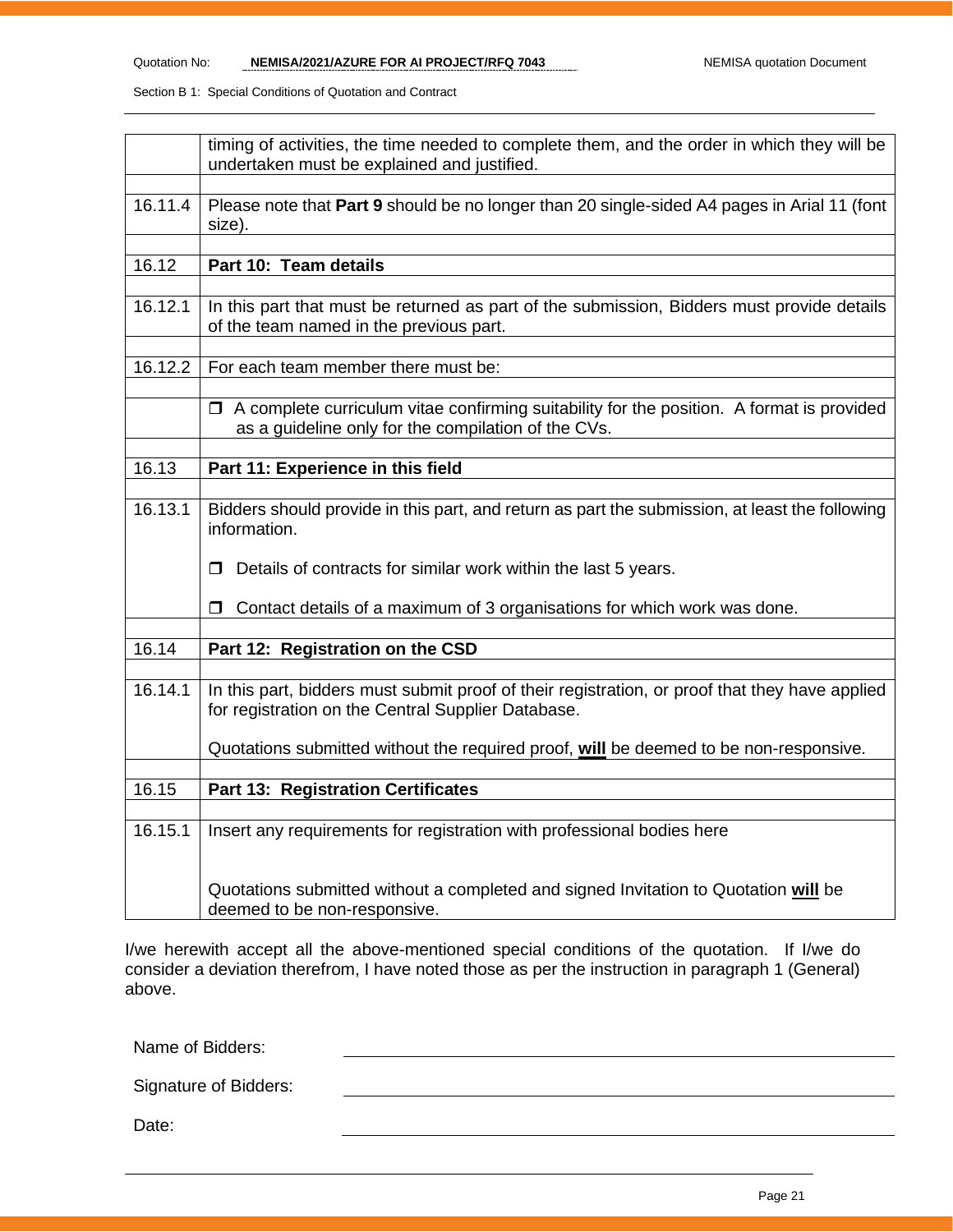Quotation No:

Section B 2: Declaration of Interest

## **DECLARATION OF INTEREST Return as Part 3**

- 1. Any legal person, including persons employed by the State<sup>2</sup>, or persons having a kinship with persons employed by the State, including a blood relationship, may make an offer or offers in terms of this invitation to quotation (includes a price quotation, advertised competitive quotation, limited quotation or proposal). In view of possible allegations of favouritism, should the resulting quotation, or part thereof, be awarded to persons employed by the State, or to persons connected with or related to them, it is required that the bidders or his/her authorised representative declare his/her position in relation to the evaluating/ adjudicating authority where –
- 1.1. The bidders is employed by the State; and/or
- 1.2. The bidders is a Management Board member of NEMISA and/or
- 1.3. The legal person on whose behalf the quotation document is signed, has a relationship with persons/a person who are/is involved in the evaluation and or adjudication of the quotation(s), or where it is known that such a relationship exists between the person or persons for or on whose behalf the declarant acts and persons who are involved with the evaluation and or adjudication of the quotation.
- 2. In order to give effect to the above, the following questionnaire must be completed and submitted with the quotation.

| 2.1.   | Full Name of bidders or his or her<br>representative:                                                                                                                                                           |
|--------|-----------------------------------------------------------------------------------------------------------------------------------------------------------------------------------------------------------------|
| 2.2.   | <b>Identity Number:</b>                                                                                                                                                                                         |
| 2.3.   | Position occupied in the Company<br>(director, trustee, shareholder, $etc3$ ):                                                                                                                                  |
| 2.4.   | Company Registration Number:                                                                                                                                                                                    |
| 2.5.   | Tax Reference Number:                                                                                                                                                                                           |
| 2.6.   | <b>VAT Registration Number:</b>                                                                                                                                                                                 |
| 2.6.1. | The names of all directors/ trustees/ shareholders/ members, their individual identity numbers, tax<br>reference numbers and, if applicable, employee/ persal numbers must be indicated in paragraph 3<br>below |
| 2.7.   | YES / NO<br>Are you or any person connected with the bidders presently employed by the State?                                                                                                                   |
| 2.7.1. | If so, furnish the following particulars                                                                                                                                                                        |
|        | Name of person/ director/ trustee/<br>$\Box$<br>shareholder/ member:<br>Name of State institution at which<br>$\Box$<br>you or the person connected to<br>the bidders is employed:                              |

<sup>2</sup> "State" means

<sup>(</sup>a) Any national or provincial department, national or provincial public entity or constitutional institution within the meaning of the Public Finance Management Act, 1999 (Act No 1 of 1999);

<sup>(</sup>b) Any municipality or municipal entity;

<sup>(</sup>c) Provincial legislature;

<sup>(</sup>d) National Assembly or the National Council of Provinces;

<sup>(</sup>e) Parliament.

<sup>3</sup> "Shareholder" means a person who owns shares in the company and is actively involved in the management of the enterprise or business and exercises control over the enterprise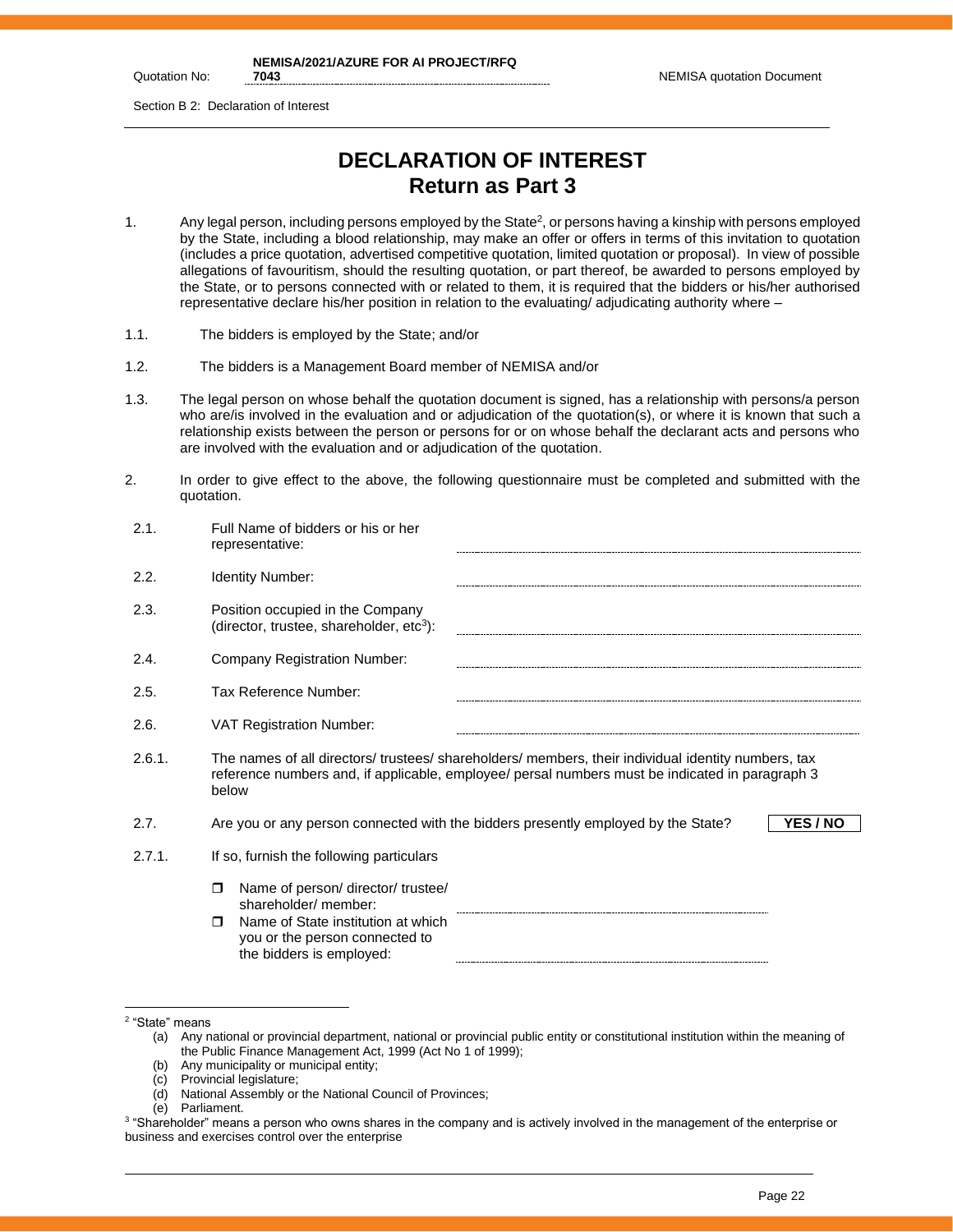| Quotation No: | <b>NEMISA/2021/AZURE FOR AI PROJECT/RFQ</b><br><b>NEMISA quotation Document</b><br>7043                                                                                                                                                            |          |
|---------------|----------------------------------------------------------------------------------------------------------------------------------------------------------------------------------------------------------------------------------------------------|----------|
|               | Section B 2: Declaration of Interest                                                                                                                                                                                                               |          |
|               | Position occupied in the State<br>□<br>institution:                                                                                                                                                                                                |          |
|               | Any other particulars:                                                                                                                                                                                                                             |          |
| 2.7.2.        | If you are presently employed by the state, did you obtain the appropriate authority to                                                                                                                                                            |          |
|               | undertake remunerative work outside employment in the public sector?                                                                                                                                                                               | YES / NO |
| $2.7.2.1$ .   | If yes, did you attach proof of such authority to the quotation document?                                                                                                                                                                          | YES / NO |
|               | (Note: Failure to submit proof of such authority, where applicable, may result in the<br>disqualification of the quotation.)                                                                                                                       |          |
| 2.7.3.        | If no, furnish reasons for non-submission of such proof:                                                                                                                                                                                           |          |
|               |                                                                                                                                                                                                                                                    |          |
| 2.8.          | Did you or your spouse, or any of the company's directors/shareholders/members or<br>their spouses conduct business with the State in the previous twelve (12) months?                                                                             | YES / NO |
| 2.8.1.        | If so, furnish the following particulars.                                                                                                                                                                                                          |          |
|               |                                                                                                                                                                                                                                                    |          |
| 2.9.          | Do you, or any person connected with the bidders, have any relationship (family, friend,<br>other) with a person employed by the State and who may be involved with the<br>evaluation and or adjudication of this quotation?                       | YES / NO |
| 2.9.1.        | If so, furnish the following particulars.                                                                                                                                                                                                          |          |
|               |                                                                                                                                                                                                                                                    |          |
|               |                                                                                                                                                                                                                                                    |          |
| 2.10.         | Are you, or any person connected with the bidders, aware of any relationship (family,<br>friend, other) between the bidders and any person employed by the State who may be<br>involved with the evaluation and or adjudication of this quotation? | YES / NO |
| 2.10.1.       | If so, furnish the following particulars.                                                                                                                                                                                                          |          |
|               |                                                                                                                                                                                                                                                    |          |
|               |                                                                                                                                                                                                                                                    |          |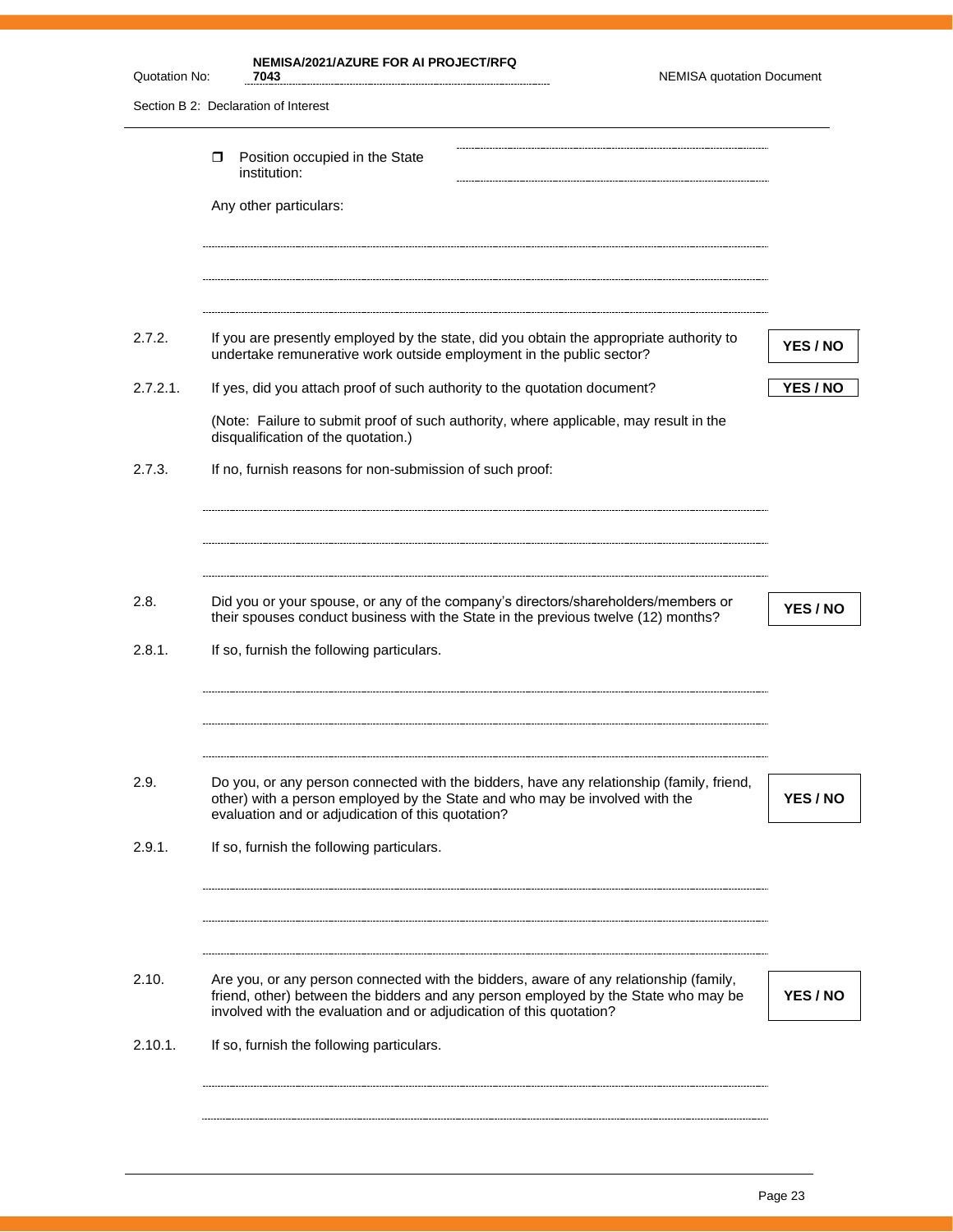| Quotation No: | NEMISA/2021/AZURE FOR AI PROJECT/RFQ<br>7043                                                                                                                                | <b>NEMISA quotation Document</b> |          |
|---------------|-----------------------------------------------------------------------------------------------------------------------------------------------------------------------------|----------------------------------|----------|
|               | Section B 2: Declaration of Interest                                                                                                                                        |                                  |          |
|               |                                                                                                                                                                             |                                  |          |
|               |                                                                                                                                                                             |                                  |          |
| 2.11.         | Do you or any of the directors/shareholders/members of the company have any interest<br>in any other related companies whether or not they are quotation for this contract? |                                  | YES / NO |
|               |                                                                                                                                                                             |                                  |          |
| 2.11.1        | If so, furnish the following particulars.                                                                                                                                   |                                  |          |
|               |                                                                                                                                                                             |                                  |          |
|               |                                                                                                                                                                             |                                  |          |

3. Full details of directors/ trustees/ members/ shareholders.

| Full Name | <b>Identity Number</b> | Personal Tax<br>Reference No | State Employee<br>Number/ Persal<br>Number |
|-----------|------------------------|------------------------------|--------------------------------------------|
|           |                        |                              |                                            |
|           |                        |                              |                                            |
|           |                        |                              |                                            |
|           |                        |                              |                                            |
|           |                        |                              |                                            |
|           |                        |                              |                                            |
|           |                        |                              |                                            |
|           |                        |                              |                                            |
|           |                        |                              |                                            |
|           |                        |                              |                                            |

#### **DECLARATION**

I, THE UNDERSIGNED (NAME)

CERTIFY THAT THE INFORMATION FURNISHED IN PARAGRAPHS 2 AND 3 ABOVE IS CORRECT. I ACCEPT THAT THE STATE MAY REJECT THE QUOTATION OR ACT AGAINST ME IN TERMS OF PARAGRAPH 23 OF THE GENERAL CONDITIONS OF CONTRACT SHOULD THIS DECLARATION PROVE TO BE FALSE.

Signature Date Date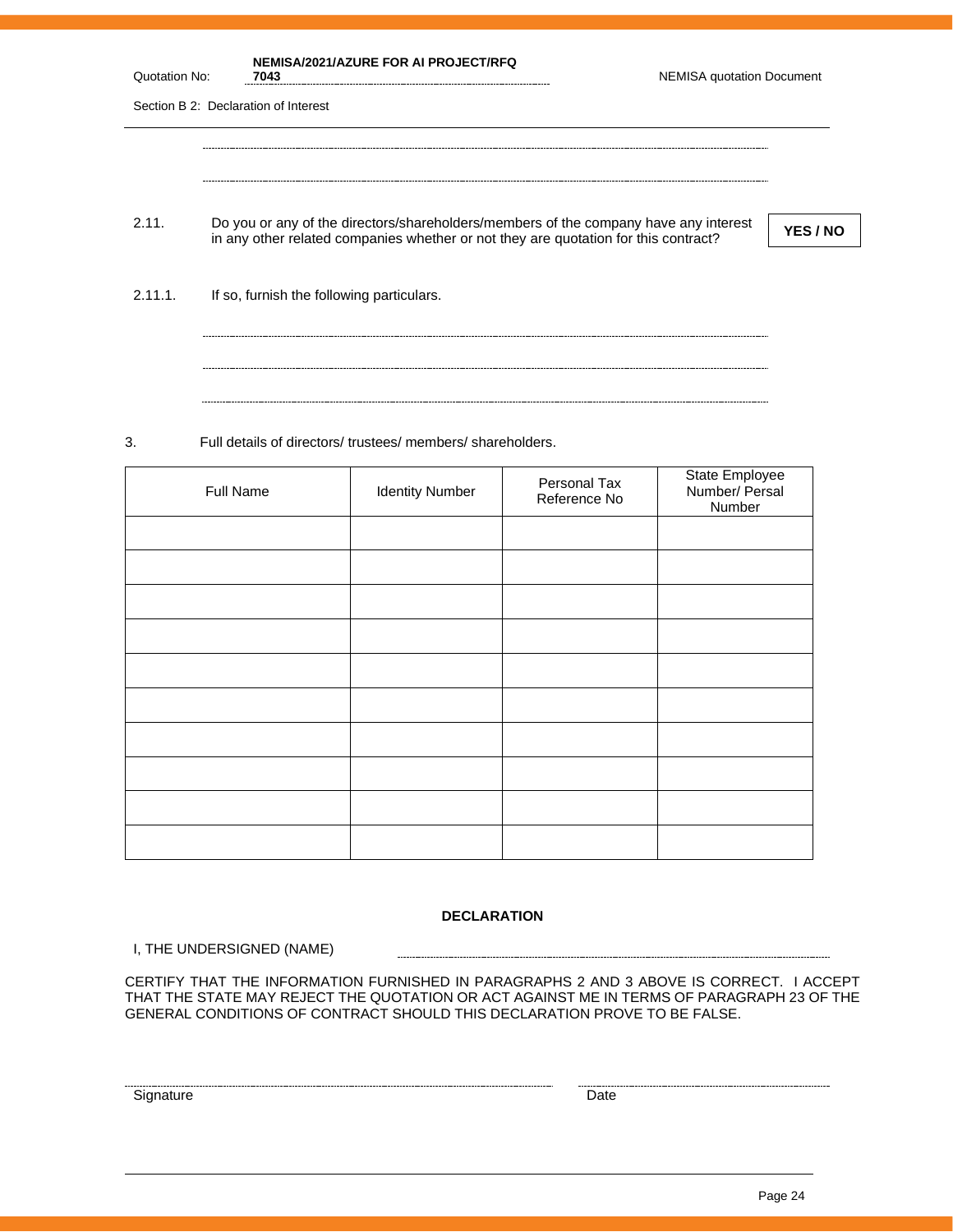Quotation No:

**NEMISA/2021/AZURE FOR AI PROJECT/RFQ** 

Section B 2: Declaration of Interest

**Position** Name of bidders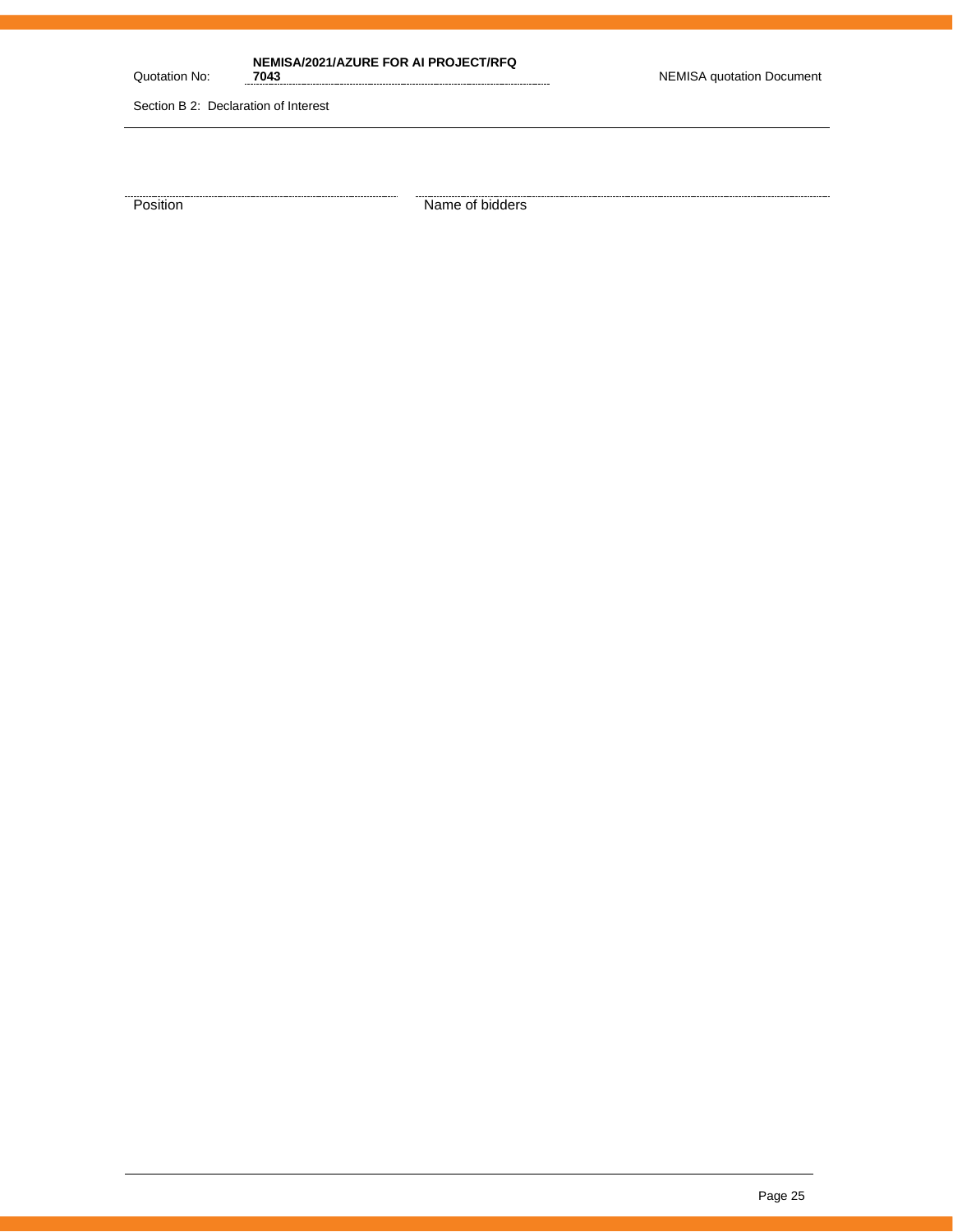Section B 3: Declaration of bidder's past SCM practices

## **DECLARATION OF BIDDERS PAST SUPPLY CHAIN MANAGEMENT PRACTICES Return as Part 4**

1 This declaration will be used by institutions to ensure that when goods and services are being procured, all reasonable steps are taken to combat the abuse of the supply chain management system.

2 The quotation of any bidders may be disregarded if that bidders, or any of its directors have:

- a. abused the NEMISA's supply chain management system;
- b. committed fraud or any other improper conduct in relation to such system; or
- c. failed to perform on any previous contract.
- 3 In order to give effect to the above, the following questionnaire must be completed and submitted with the quotation.

| <b>Item</b> | Question                                                                                                                                                                                                                                       | <b>Yes</b>    | <b>No</b>           |  |
|-------------|------------------------------------------------------------------------------------------------------------------------------------------------------------------------------------------------------------------------------------------------|---------------|---------------------|--|
| 3.1         | Is the bidders or any of its directors listed on the National Treasury's database of<br>Restricted Suppliers as companies or persons prohibited from doing business with the<br>public sector?                                                 | Yes<br>$\Box$ | <b>No</b><br>$\Box$ |  |
|             | (Companies or persons who are listed on this database were informed in writing<br>of this restriction by the Accounting Officer/ authority of the institution that<br>imposed the restriction after the audi alteram partem rule was applied). |               |                     |  |
|             | The database of Restricted Suppliers now resides on the National Treasury's<br>website (www.reatury.gov.za) and can be accessed by clicking on its link at the<br>bottom of the homepage.                                                      |               |                     |  |
| 3.1.1       | If so, furnish particulars:                                                                                                                                                                                                                    |               |                     |  |
| 3.2         | Is the bidders or any of its directors listed on the Register for Tender Defaulters in terms<br>of section 29 of the Prevention and Combating of Corrupt Activities Act (No 12 of 2004)?                                                       | Yes<br>П      | No<br>п             |  |
|             | The Register for Tender Defaulters can be accessed on the National Treasury's<br>website, (www.treasury.gov.za) by clicking on its link at the bottom of the<br>homepage.                                                                      |               |                     |  |
| 3.2.1       | If so, furnish particulars:                                                                                                                                                                                                                    |               |                     |  |
| 3.3         | Was the bidders or any of its directors convicted by a court of law (including a court<br>outside of the Republic of South Africa) for fraud or corruption during the past five years?                                                         | Yes<br>П      | No<br>п             |  |
| 3.3.1       | If so, furnish particulars:                                                                                                                                                                                                                    |               |                     |  |
| 3.4         | Was any contract between the bidders and any organ of state terminated during the past<br>five years on account of failure to perform on or comply with the contract?                                                                          | Yes<br>п      | No<br>П             |  |
| 3.4.1       | If so, furnish particulars:                                                                                                                                                                                                                    |               |                     |  |

#### **CERTIFICATION**

I, THE UNDERSIGNED (FULL NAME) …………………………………………………………………………………………. CERTIFY THAT THE INFORMATION FURNISHED ON THIS DECLARATION FORM IS TRUE AND CORRECT.

I ACCEPT THAT, IN ADDITION TO CANCELLATION OF A CONTRACT, ACTION MAY BE TAKEN AGAINST ME SHOULD THIS DECLARATION PROVE TO BE FALSE.

Signature Date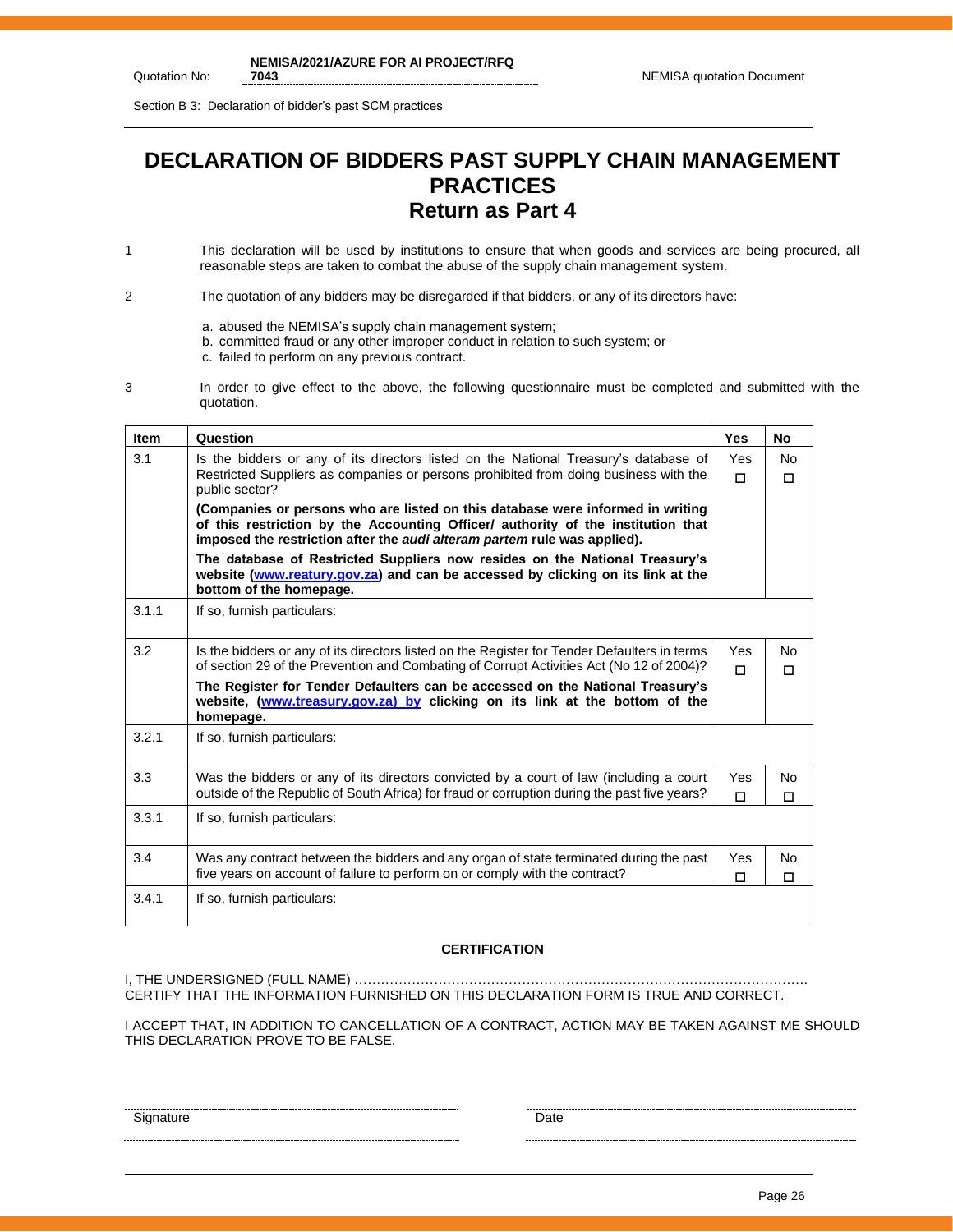Quotation No:

**NEMISA/2021/AZURE FOR AI PROJECT/RFQ** 

**7043** NEMISA quotation Document

Section B 3: Declaration of bidder's past SCM practices

Position Name of Bidders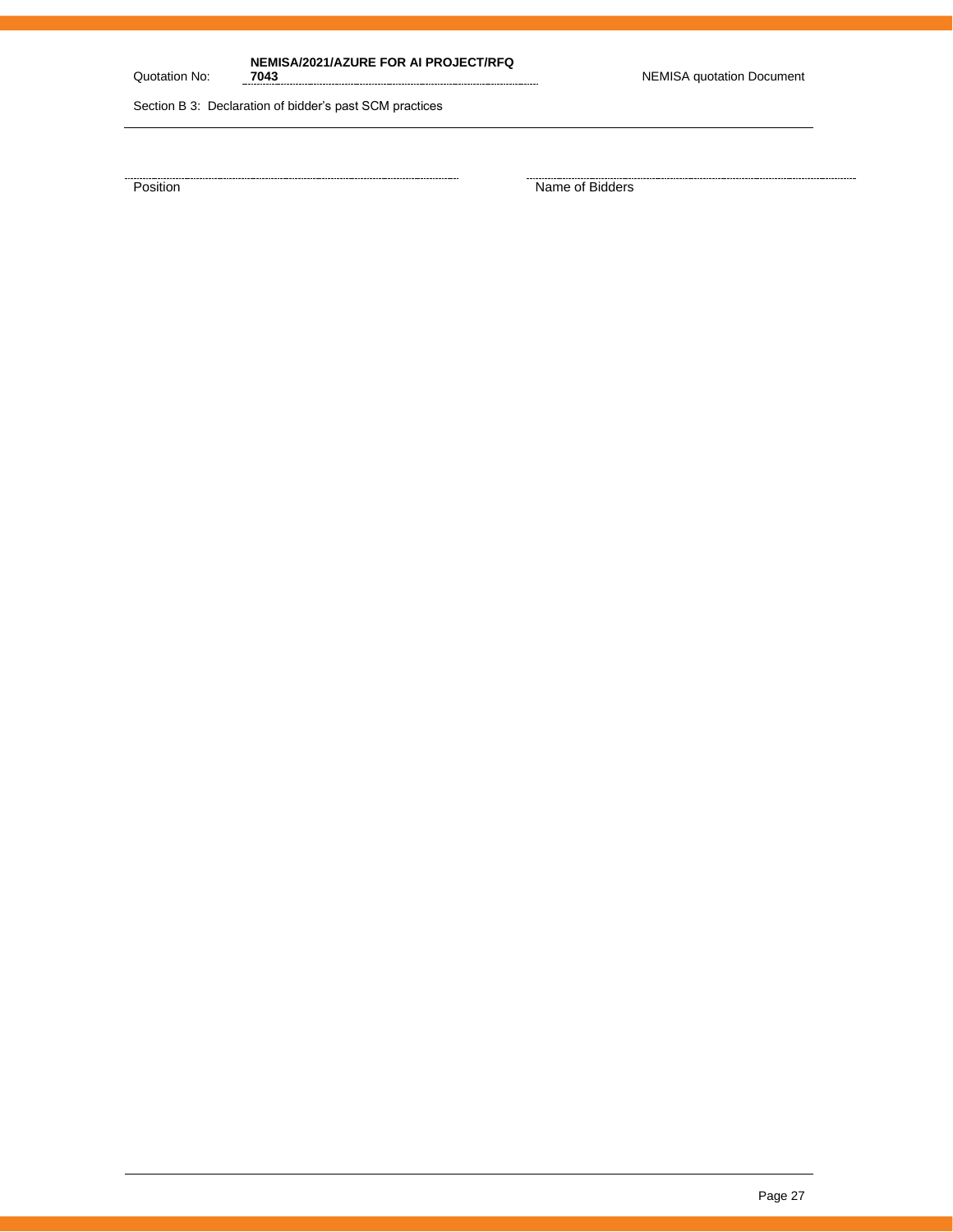Section B 4: Certificate of Independent Quotation Determination

## **CERTIFICATE OF INDEPENDENT QUOTATION DETERMINATION Return as Part 5**

I, the undersigned, in submitting the accompanying quotation:

NEMISA/2021/AZURE FOR AI PROJECT/RFQ 7043 - REQUEST FOR QUOTATION FOR THE APPOINTMENT OF AN EXPERIENCED AND SUITABLY QUALIFIED SERVICE PROVIDER FOR THE PROVISION OF AN AZURE SERVICE TO HOST THE NEMISA AI PLATFORM. (Quotation Number and Description)

in response to the invitation for the quotation made by:

**NEMISA** 

(Name of Institution)

do hereby make the following statements that I certify to be true and complete in every respect:

I certify, on behalf of: the state of the state of the state of the state of the state of the state of the stat

(Name of Bidders)

1. I have read and I understand the contents of this Certificate;

- 2. I understand that the accompanying quotation will be disqualified if this Certificate is found not to be true and complete in every respect;
- 3. I am authorized by the bidders to sign this Certificate, and to submit the accompanying quotation, on behalf of the bidders;
- 4. Each person whose signature appears on the accompanying quotation has been authorized by the bidders to determine the terms of, and to sign the quotation, on behalf of the bidders;
- 5. For the purposes of this Certificate and the accompanying quotation, I understand that the word "competitor" shall include any individual or organization, other than the bidders, whether or not affiliated with the bidders, who:
	- $\Box$  has been requested to submit a quotation in response to this quotation invitation;
	- $\Box$  could potentially submit a quotation in response to this quotation invitation, based on their qualifications, abilities or experience; and
	- $\Box$  provides the same goods and services as the bidders and/or is in the same line of business as the bidders
- 6. The bidders has arrived at the accompanying quotation independently from, and without consultation, communication, agreement or arrangement with any competitor. However communication between partners in a joint venture or consortium<sup>4</sup> will not be construed as collusive quotationding.

<sup>4</sup> Joint venture or Consortium means an association of persons for the purpose of combining their expertise, property, capital, efforts, skill and knowledge in an activity for the execution of a contract.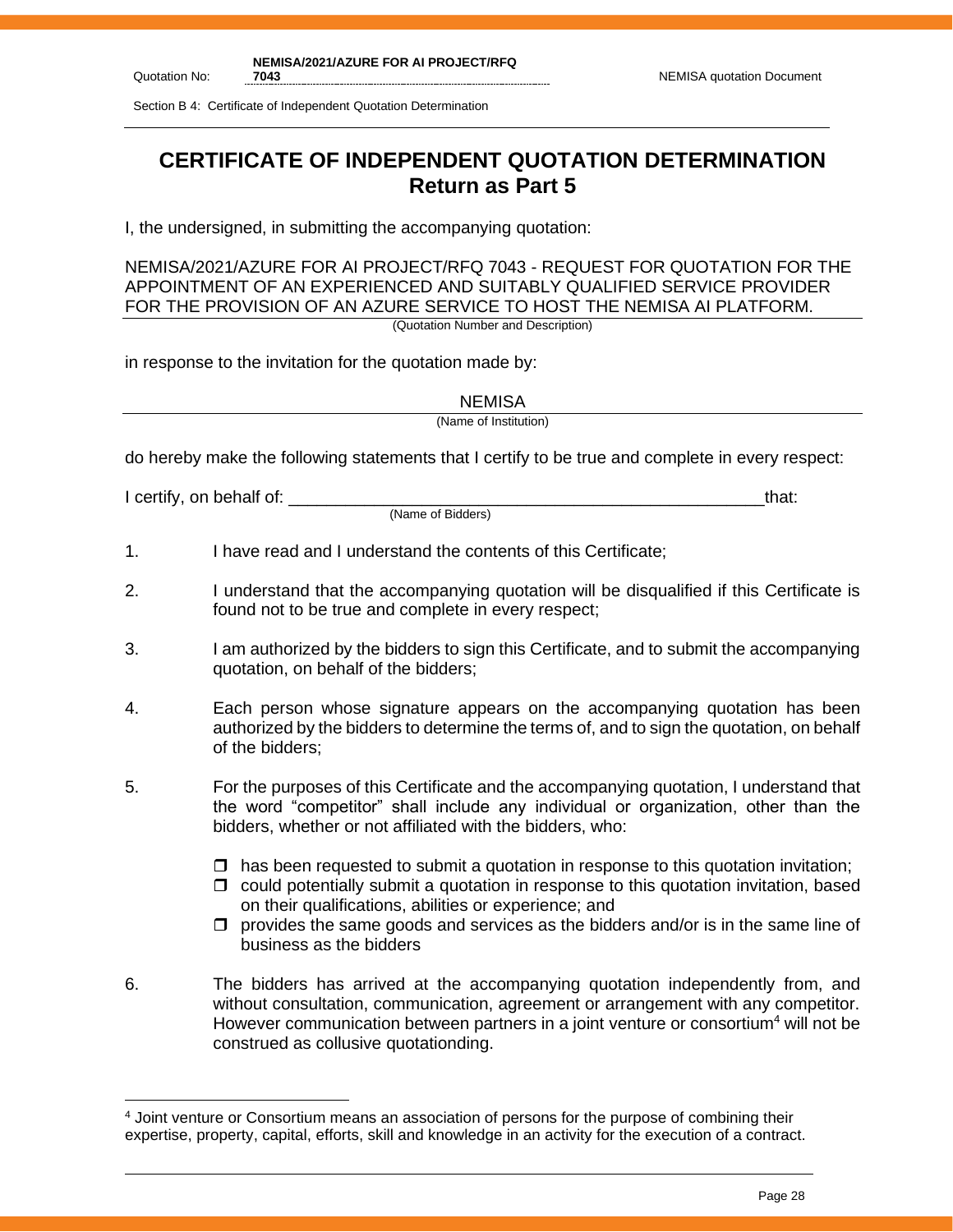| NEMISA/2021/AZURE FOR AI PROJECT/RFQ |
|--------------------------------------|
|                                      |

Quotation No:

Section B 4: Certificate of Independent Quotation Determination

- 7. In particular, without limiting the generality of paragraphs 6 above, there has been no consultation, communication, agreement or arrangement with any competitor regarding:
	- $\Box$  prices;
	- $\Box$  geographical area where product or service will be rendered (market allocation)
	- $\Box$  methods, factors or formulas used to calculate prices;
	- $\Box$  the intention or decision to submit or not to submit, a quotation;
	- $\Box$  the submission of a quotation which does not meet the specifications and conditions of the quotation; or
	- $\Box$  quotationding with the intention not to win the quotation.

8. In addition, there have been no consultations, communications, agreements or arrangements with any competitor regarding the quality, quantity, specifications and conditions or delivery particulars of the products or services to which this quotation invitation relates.

- 9. The terms of the accompanying quotation have not been, and will not be, disclosed by the bidders, directly or indirectly, to any competitor, prior to the date and time of the official quotation opening or of the awarding of the contract.
- 10. I am aware that, in addition and without prejudice to any other remedy provided to combat any restrictive practices related to quotations and contracts, quotations that are suspicious will be reported to the Competition Commission for investigation and possible imposition of administrative penalties in terms of section 59 of the Competition Act No 89 of 1998 and or may be reported to the National Prosecuting Authority (NPA) for criminal investigation and or may be restricted from conducting business with the public sector for a period not exceeding ten (10) years in terms of the Prevention and Combating of Corrupt Activities Act No 12 of 2004 or any other applicable legislation.

| Signature | Date.           |
|-----------|-----------------|
|           |                 |
| Position  | Name of Bidders |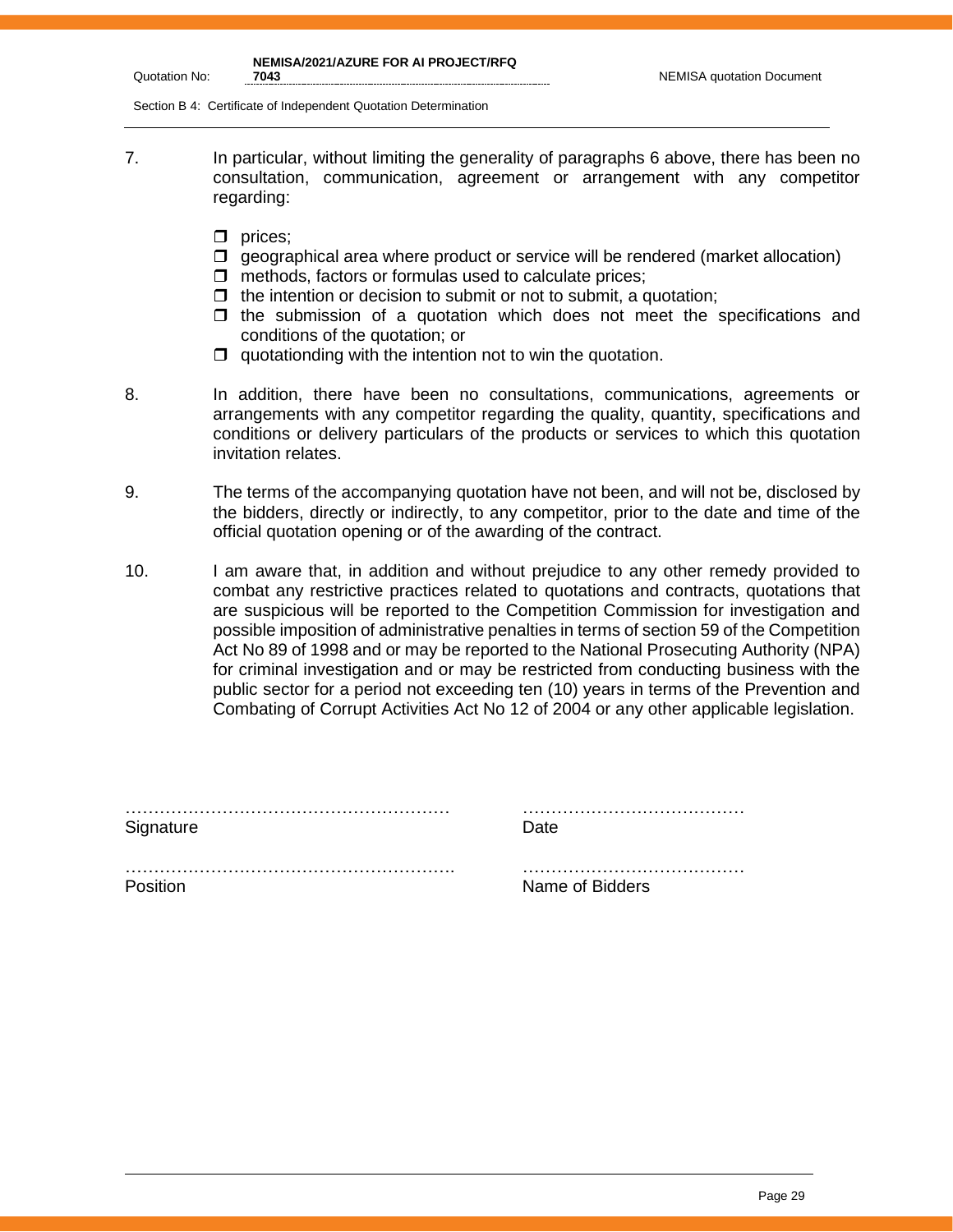## **PREFERENCE POINTS CLAIM FORM IN TERMS OF THE PREFERENTIAL PROCUREMENT REGULATIONS 2017**

## **Return as Part 6**

## **NB: BEFORE COMPLETING THIS FORM, BIDDERS MUST STUDY THE GENERAL CONDITIONS, DEFINITIONS AND DIRECTIVES APPLICABLE IN RESPECT OF B-BBEE, AS PRESCRIBED IN THE PREFERENTIAL PROCUREMENT REGULATIONS, 2017.**

## **1. GENERAL CONDITIONS**

- 1.1 The following preference point systems are applicable to all quotations:
	- the 80/20 system for requirements with a Rand value of up to R50 000 000 (all applicable taxes included); and
	- the 90/10 system for requirements with a Rand value above R50 000 000 (all applicable taxes included).
- 1.2 The value of this quotation is estimated to not exceed R50 000 000 (all applicable taxes included) and therefore the 80/20 preference point system shall be applicable;
- 1.3 Points for this quotation shall be awarded for:
	- (a) Price; and
	- (b) B-BBEE Status Level of Contributor.
- 1.4 The maximum points for this quotation are allocated as follows:

|                                                   | <b>POINTS</b> |
|---------------------------------------------------|---------------|
| <b>PRICE</b>                                      | 80            |
| <b>B-BBEE Status Level of Contributor</b>         | 20            |
| Total points for Price and B-BBEE must not exceed | 100.          |

- 1.5 Failure on the part of a bidders to submit proof of B-BBEE Status level of contributor together with the quotation, will be interpreted to mean that preference points for B-BBEE status level of contribution are not claimed.
- 1.6 The purchaser reserves the right to require of a bidders, either before a quotation is adjudicated or at any time subsequently, to substantiate any claim in regard to preferences, in any manner required by the purchaser.

## **2. DEFINITIONS**

- (a) **"B-BBEE"** means broad-based black economic empowerment as defined in section 1 of the Broad-Based Black Economic Empowerment Act;
- (b) "**B-BBEE status level of contributor"** means the B-BBEE status of an entity in terms of a code of good practice on black economic empowerment, issued in terms of section 9(1) of the Broad-Based Black Economic Empowerment Act;
- (c) **"quotation"** means a written offer in a prescribed or stipulated form in response to an invitation by an organ of state for the provision of goods or services, through price quotations, advertised competitive quotation processes or proposals;
- (d) **"Broad-Based Black Economic Empowerment Act"** means the Broad-Based Black Economic Empowerment Act, 2003 (Act No. 53 of 2003);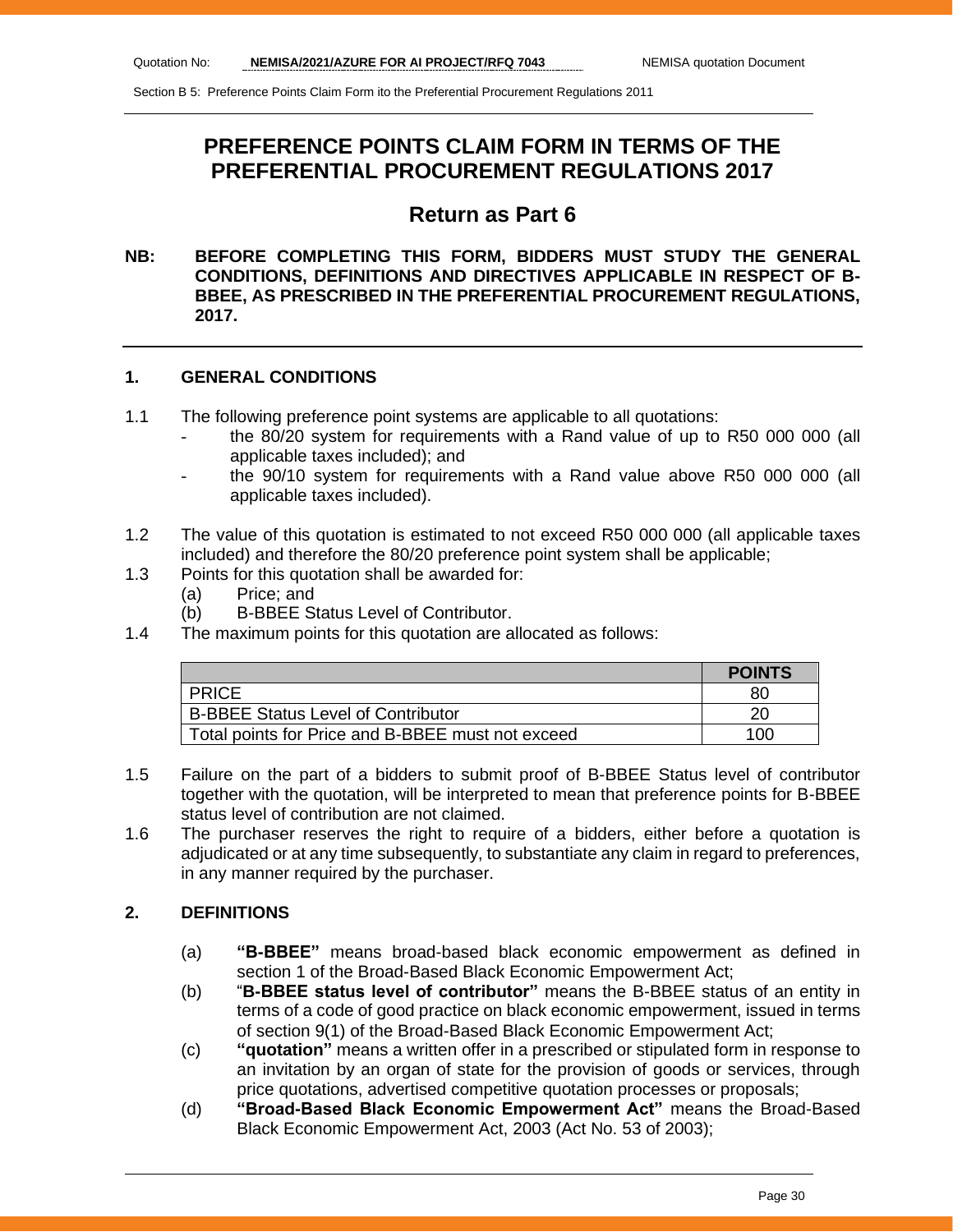- (e) **"EME"** means an Exempted Micro Enterprise in terms of a code of good practice on black economic empowerment issued in terms of section 9 (1) of the Broad-Based Black Economic Empowerment Act;
- (f) **"functionality"** means the ability of a tenderer to provide goods or services in accordance with specifications as set out in the tender documents.
- (g) **"prices"** includes all applicable taxes less all unconditional discounts;
- (h) **"proof of B-BBEE status level of contributor"** means:
	- 1) B-BBEE Status level certificate issued by an authorized body or person;
	- 2) A sworn affidavit as prescribed by the B-BBEE Codes of Good Practice;
	- 3) Any other requirement prescribed in terms of the B-BBEE Act;
- (i) **"QSE"** means a qualifying small business enterprise in terms of a code of good practice on black economic empowerment issued in terms of section 9 (1) of the Broad-Based Black Economic Empowerment Act;
- *(j)* **"rand value"** means the total estimated value of a contract in Rand, calculated at the time of quotation invitation, and includes all applicable taxes;

#### **3. POINTS AWARDED FOR PRICE**

#### **3.1 THE 80/20 OR 90/10 PREFERENCE POINT SYSTEMS**

A maximum of 80 or 90 points is allocated for price on the following basis:

**80/20 or 90/10**  $\overline{\phantom{a}}$ J  $\left(1-\frac{Pt-P\min}{R}\right)$  $\setminus$  $=80\left(1-\frac{Pt-}{\right)$ min  $80\left(1-\frac{Pt-P\min}{\sum_{i=1}^{n}H_i}\right)$ *P*  $P_s = 80 \left( 1 - \frac{Pt - P}{r} \right)$ or  $\overline{\phantom{a}}$ J  $\left(1-\frac{Pt-P\min}{R}\right)$  $\setminus$  $= 90 \left( 1 - \frac{Pt - }{F} \right)$ min  $90\left(1-\frac{Pt-P\min}{\sum_{i=1}^{n}H_i}\right)$ *P*  $P_s = 90 \left( 1 - \frac{Pt - P}{r} \right)$ **Where** Ps = Points scored for price of quotation under consideration  $Pt =$  Price of quotation under consideration Pmin = Price of lowest acceptable quotation

## **4. POINTS AWARDED FOR B-BBEE STATUS LEVEL OF CONTRIBUTOR**

4.1 In terms of Regulation 6 (2) and 7 (2) of the Preferential Procurement Regulations, preference points must be awarded to a bidders for attaining the B-BBEE status level of contribution in accordance with the table below:

| <b>B-BBEE Status Level of</b><br><b>Contributor</b> | <b>Number of points</b><br>(90/10 system) | <b>Number of points</b><br>(80/20 system) |
|-----------------------------------------------------|-------------------------------------------|-------------------------------------------|
|                                                     | 10                                        | 20                                        |
|                                                     |                                           | 18                                        |
|                                                     |                                           | 14                                        |
|                                                     |                                           | 12                                        |
| 5                                                   |                                           |                                           |
|                                                     |                                           |                                           |
|                                                     |                                           |                                           |
|                                                     |                                           |                                           |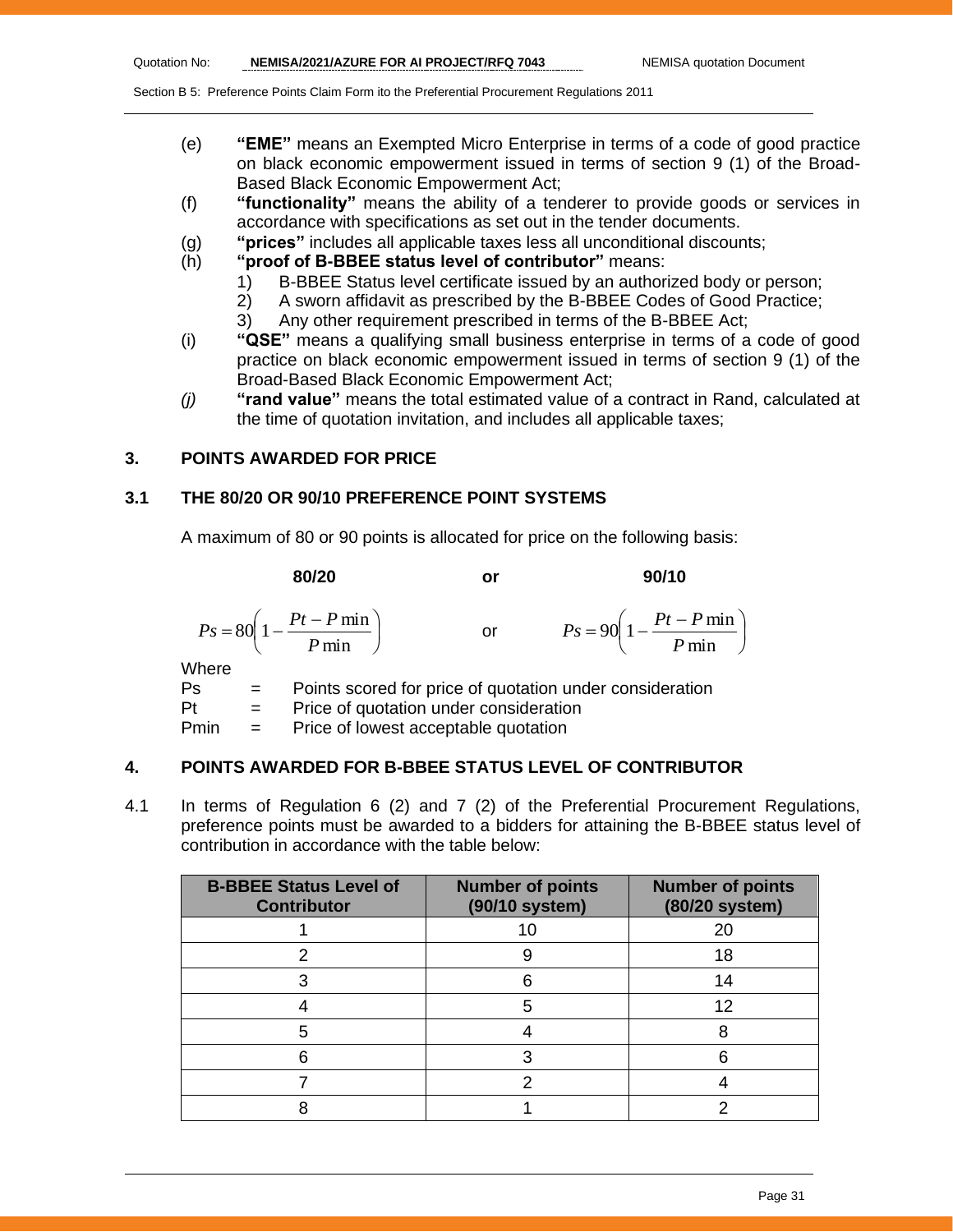| <b>B-BBEE Status Level of</b> | <b>Number of points</b> | <b>Number of points</b> |
|-------------------------------|-------------------------|-------------------------|
| <b>Contributor</b>            | (90/10 system)          | (80/20 system)          |
| Non-compliant contributor     |                         |                         |

## **5. QUOTATION DECLARATION**

5.1 Bidders who claim points in respect of B-BBEE Status Level of Contribution must complete the following:

## **6. B-BBEE STATUS LEVEL OF CONTRIBUTOR CLAIMED IN TERMS OF PARAGRAPHS 1.4 AND 4.1**

6.1 B-BBEE Status Level of Contributor:= ………….…… (maximum of 10 or 20 points) (Points claimed in respect of paragraph 6.1 must be in accordance with the table reflected in paragraph 4.1 and must be substantiated by relevant proof of B-BBEE status level of contributor.

## **7. SUB-CONTRACTING**

7.1 Will any portion of the contract be sub-contracted?

| (Tick applicable box) |  |     |  |
|-----------------------|--|-----|--|
| YFS.                  |  | NO. |  |

- 7.1.1 If yes, indicate:
	- i) What percentage of the contract will be subcontracted? ............….…………%
	- ii) The name of the sub-contractor …………………..………….…………………….
	- iii) The B-BBEE status level of the sub-contractor .................................…………..
	- iv) Whether the sub-contractor is an EME or QSE

## *(Tick applicable box***)**

| -5 - | ۱ſ<br>٠ |  |
|------|---------|--|
|      |         |  |

v) Specify, by ticking the appropriate box, if subcontracting with an enterprise in terms of the Preferential Procurement Regulations,2017:

| Designated Group: An EME or QSE which is at last 51% | <b>EME</b> | <b>QSE</b> |
|------------------------------------------------------|------------|------------|
| owned by:                                            |            |            |
| <b>Black people</b>                                  |            |            |
| Black people who are youth                           |            |            |
| Black people who are women                           |            |            |
| Black people with disabilities                       |            |            |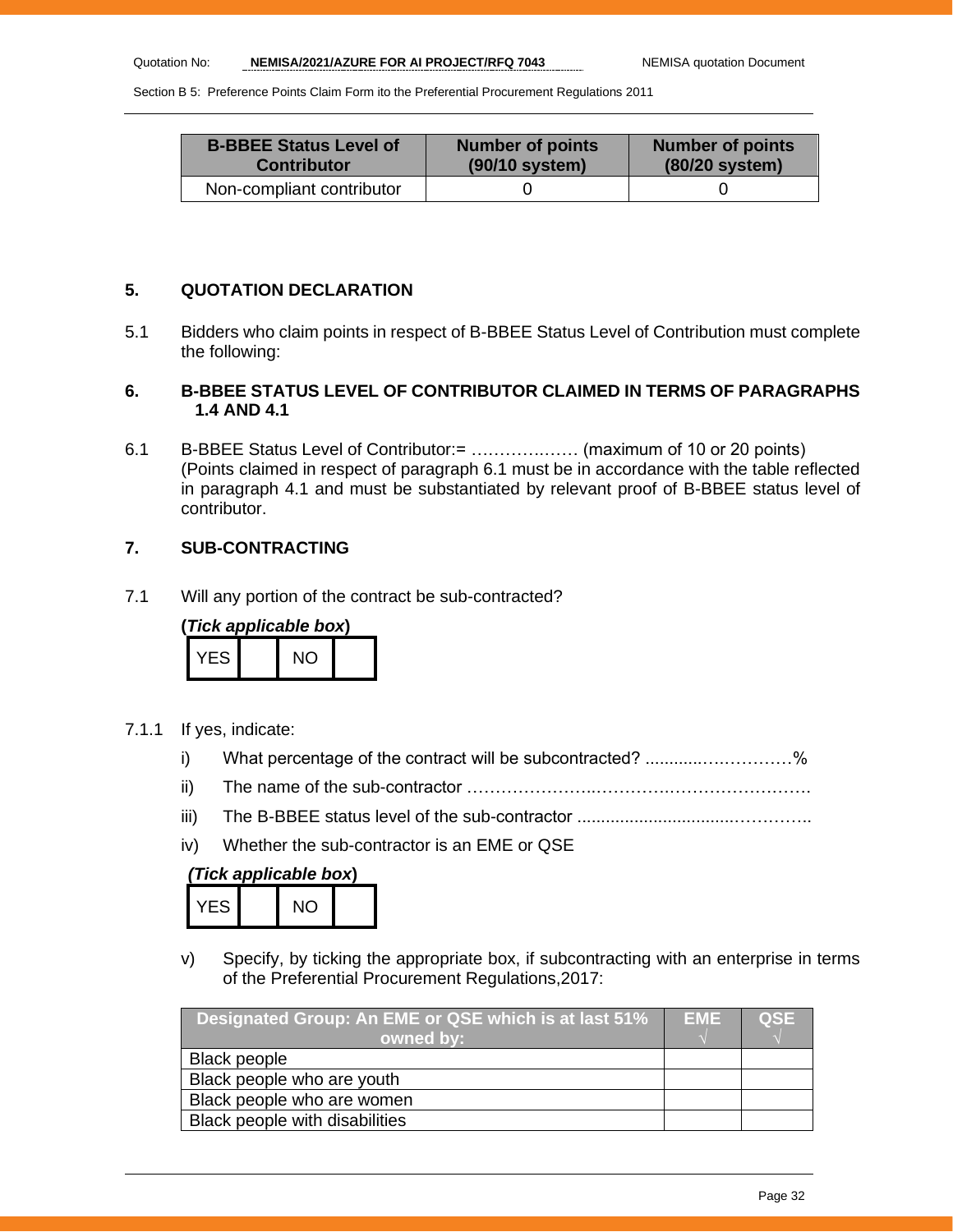| Black people living in rural or underdeveloped areas or<br>townships |  |
|----------------------------------------------------------------------|--|
| Cooperative owned by black people                                    |  |
| Black people who are military veterans                               |  |
| <b>OR</b>                                                            |  |
| Any EME                                                              |  |
| Any QSE                                                              |  |

#### 8. **DECLARATION WITH REGARD TO COMPANY/ FIRM**

- 8.1 Name of company/firm: ….……………………………………………………………….
- 8.2 VAT registration number: …..……………………………….……………………………
- 8.3 Company registration number: ……….……..…………….…………………………….
- 8.4 TYPE OF COMPANY/ FIRM

## **(***Tick applicable box***)**

- **Partnership/ Joint Venture/ Consortium**
- $\Box$  One person business/ sole propriety
- Close corporation
- Company
- (Pty) Limited

## 8.5 DESCRIBE PRINCIPAL BUSINESS ACTIVITIES

……………………………………………………………………………………………… ……………………………………………………………………………………………… ………………………………………………………………………………………….…..

## 8.6 COMPANY CLASSIFICATION

#### **(***Tick applicable box***)**

- **Manufacturer**
- **Supplier**
- Professional service provider
- $\Box$  Other service providers, e.g. transporter, etc.
- 8.7 Total number of years the company/firm has been in business: ………………………
- 8.8 I/ we, the undersigned, who is/ are duly authorised to do so on behalf of the company/firm, certify that the points claimed, based on the B-BBE status level of contributor indicated in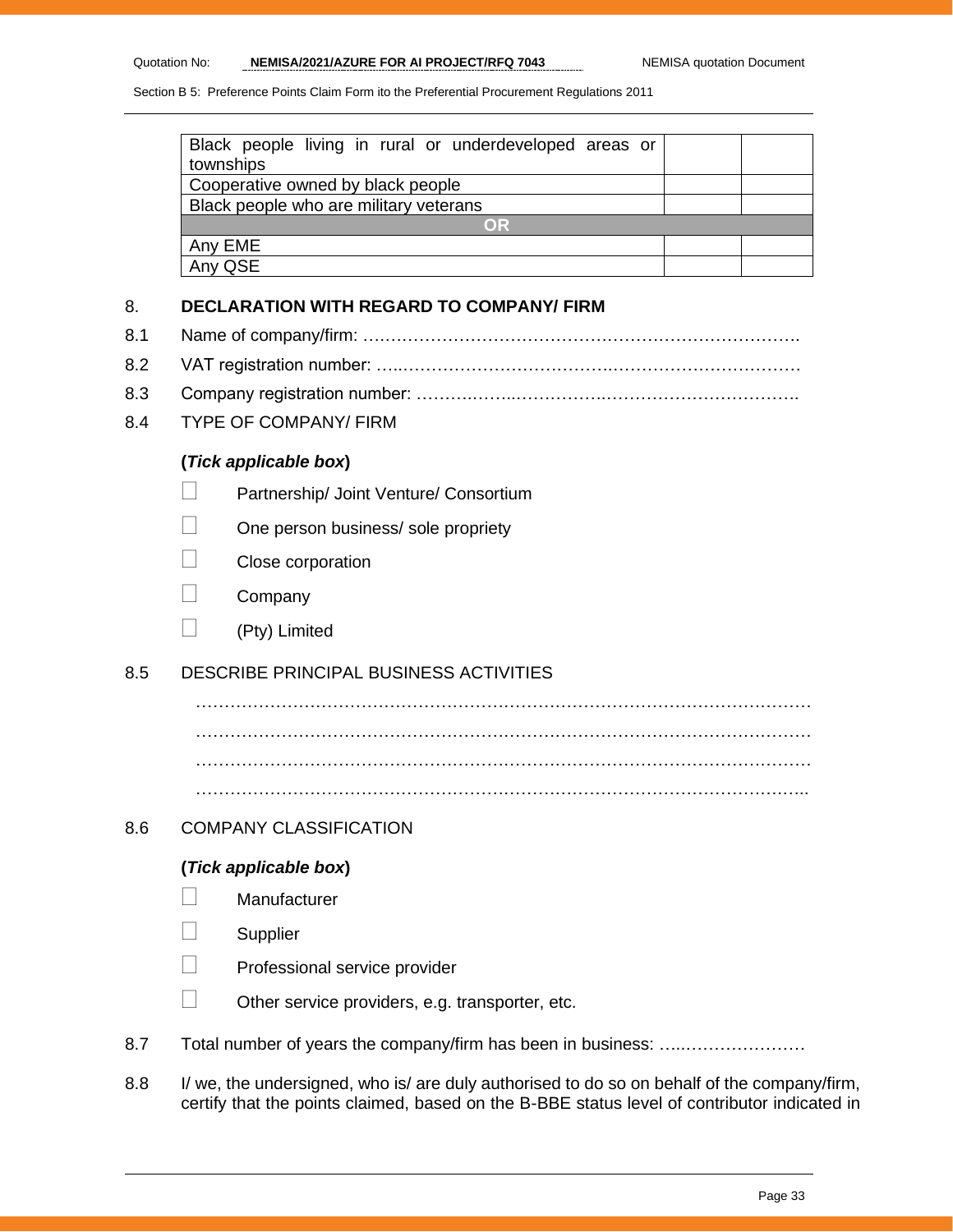paragraphs 1.4 and 6.1 of the foregoing certificate, qualifies the company/ firm for the preference(s) shown and I/ we acknowledge that:

- i) The information furnished is true and correct;
- ii) The preference points claimed are in accordance with the General Conditions as indicated in paragraph 1 of this form;
- iii) In the event of a contract being awarded as a result of points claimed as shown in paragraphs 1.4 and 6.1, the contractor may be required to furnish documentary proof to the satisfaction of the purchaser that the claims are correct;
- iv) If the B-BBEE status level of contributor has been claimed or obtained on a fraudulent basis or any of the conditions of contract have not been fulfilled, the purchaser may, in addition to any other remedy it may have –
	- (a) disqualify the person from the quotation process;
	- (b) recover costs, losses or damages it has incurred or suffered as a result of that person's conduct;
	- (c) cancel the contract and claim any damages which it has suffered as a result of having to make less favourable arrangements due to such cancellation;
	- (d) recommend that the bidders or contractor, its shareholders and directors, or only the shareholders and directors who acted on a fraudulent basis, be restricted by the National Treasury from obtaining business from any organ of state for a period not exceeding 10 years, after the *audi alteram partem* (hear the other side) rule has been applied; and
	- (e) forward the matter for criminal prosecution.

| <b>WITNESSES</b> | . .<br>SIGNATURE(S) OF BIDDERS(S) |
|------------------|-----------------------------------|
|                  | DATE:                             |
|                  | ADDRESS:                          |
| ◠                | .                                 |
|                  | .<br>                             |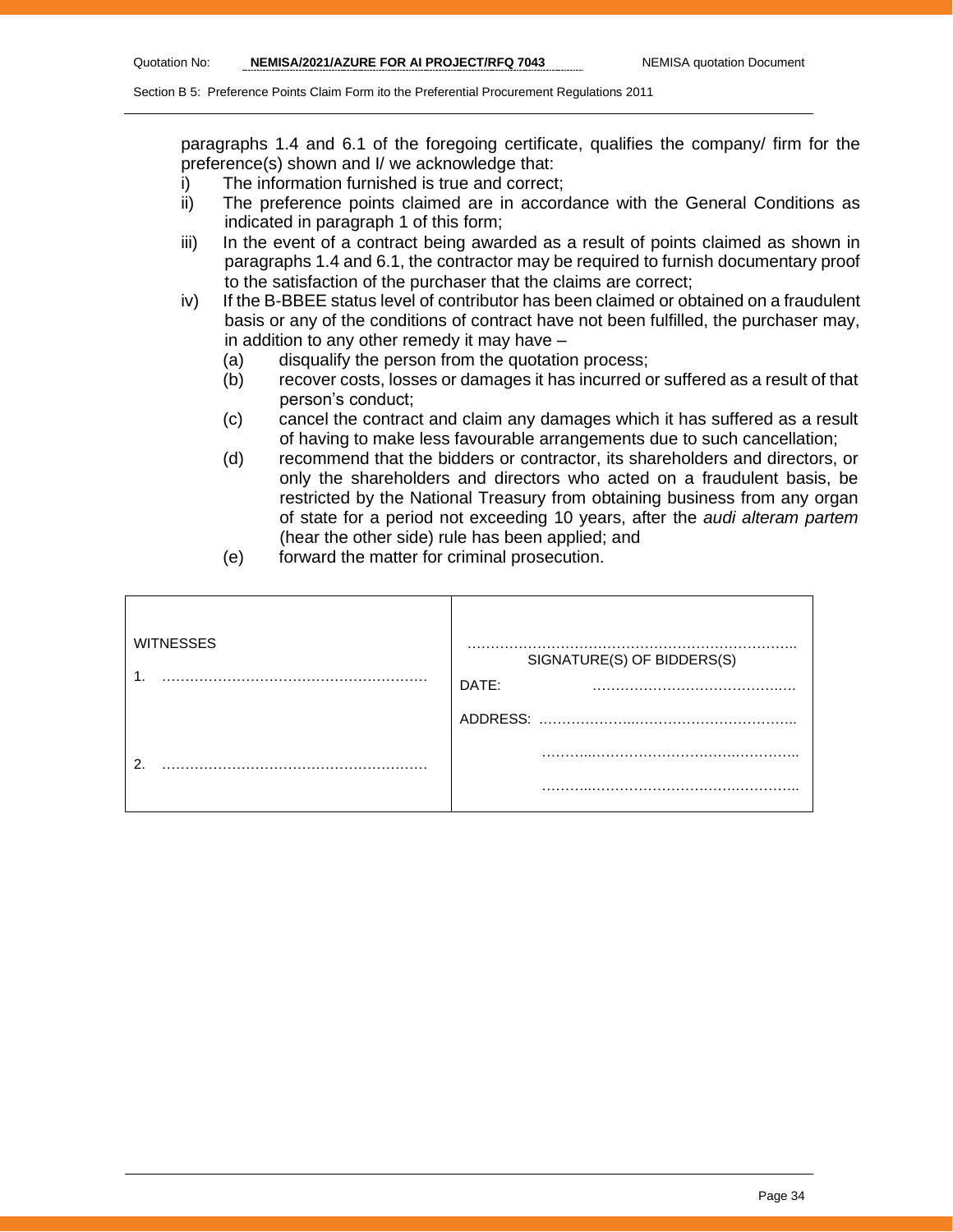Section B 6: Invitation to Quotation

Cellular number:

## **INVITATION TO QUOTATION Return as Part 7**

## **YOU ARE HEREBY INVITED TO QUOTATION FOR REQUIREMENT OF NEMISA**

| <b>QUOTATION</b> | NEMISA/2021/AZURE FOR AI                                                                                                                                                     | <b>CLOSING</b> | Tuesday, 11 August | <b>CLOSING</b> | 11:00 |
|------------------|------------------------------------------------------------------------------------------------------------------------------------------------------------------------------|----------------|--------------------|----------------|-------|
| <b>NO</b>        | PROJECT/RFQ 7043                                                                                                                                                             | <b>DATE</b>    | 2021               | <b>TIME</b>    |       |
|                  | REQUEST FOR QUOTATION FOR THE APPOINTMENT OF AN EXPERIENCED AND SUITABLY QUALIFIED<br>SERVICE PROVIDER FOR THE PROVISION OF AN AZURE SERVICE TO HOST THE NEMISA AI PLATFORM. |                |                    |                |       |

**All Bidders must furnish the following particulars and include it in their submission (Failure to do so may result in your quotation being disqualified)**

| Name of Bidders:                                    |      |                                                                                              |                                                                                                           |           |
|-----------------------------------------------------|------|----------------------------------------------------------------------------------------------|-----------------------------------------------------------------------------------------------------------|-----------|
| Postal address:                                     |      |                                                                                              |                                                                                                           |           |
| Street address:                                     |      |                                                                                              |                                                                                                           |           |
|                                                     |      |                                                                                              |                                                                                                           |           |
| Telephone number:                                   | Code | Number                                                                                       |                                                                                                           |           |
| Cellular number:                                    |      |                                                                                              |                                                                                                           |           |
| Facsimile number:                                   | Code |                                                                                              |                                                                                                           |           |
| e-Mail address:                                     |      |                                                                                              |                                                                                                           |           |
| VAT Registration No:                                |      |                                                                                              |                                                                                                           |           |
| TAX COMPLIANCE REQUIREMENTS (Tick applicable box)   |      |                                                                                              |                                                                                                           |           |
| <b>Printed TCS</b>                                  |      | <b>SARS PIN</b>                                                                              |                                                                                                           | CSD No    |
|                                                     |      |                                                                                              |                                                                                                           |           |
| <b>PROOF OF B-BBEE STATUS LEVEL SUBMITTED?</b>      |      |                                                                                              | <b>YES</b>                                                                                                | <b>NO</b> |
| (Tick applicable box)                               |      |                                                                                              |                                                                                                           |           |
| <b>B-BBEE Status Level Verification Certificate</b> |      |                                                                                              | <b>B-BBEE Status Level Sworn Affidavit</b>                                                                |           |
|                                                     |      | WHO WAS THE CERTIFICATE ISSUED BY? (Tick applicable box)                                     |                                                                                                           |           |
|                                                     |      | An Accounting Officer as contemplated in the Close Corporation Act (CCA)?                    |                                                                                                           |           |
|                                                     |      | A verification Agency accredited by the South African National Accreditation System (SANAS)? |                                                                                                           |           |
| A registered Auditor?                               |      |                                                                                              |                                                                                                           |           |
| qualify for preference points for B-BBEE            |      |                                                                                              | NOTE: A B-BBEE Status Level Certificate/ Sworn Affidavit (For EMEs or QSEs) must be submitted in order to |           |
| <b>Contact details of Bidders representative:</b>   |      |                                                                                              |                                                                                                           |           |
| Name and Surname                                    |      |                                                                                              |                                                                                                           |           |
| Telephone number:                                   | Code | Number                                                                                       |                                                                                                           |           |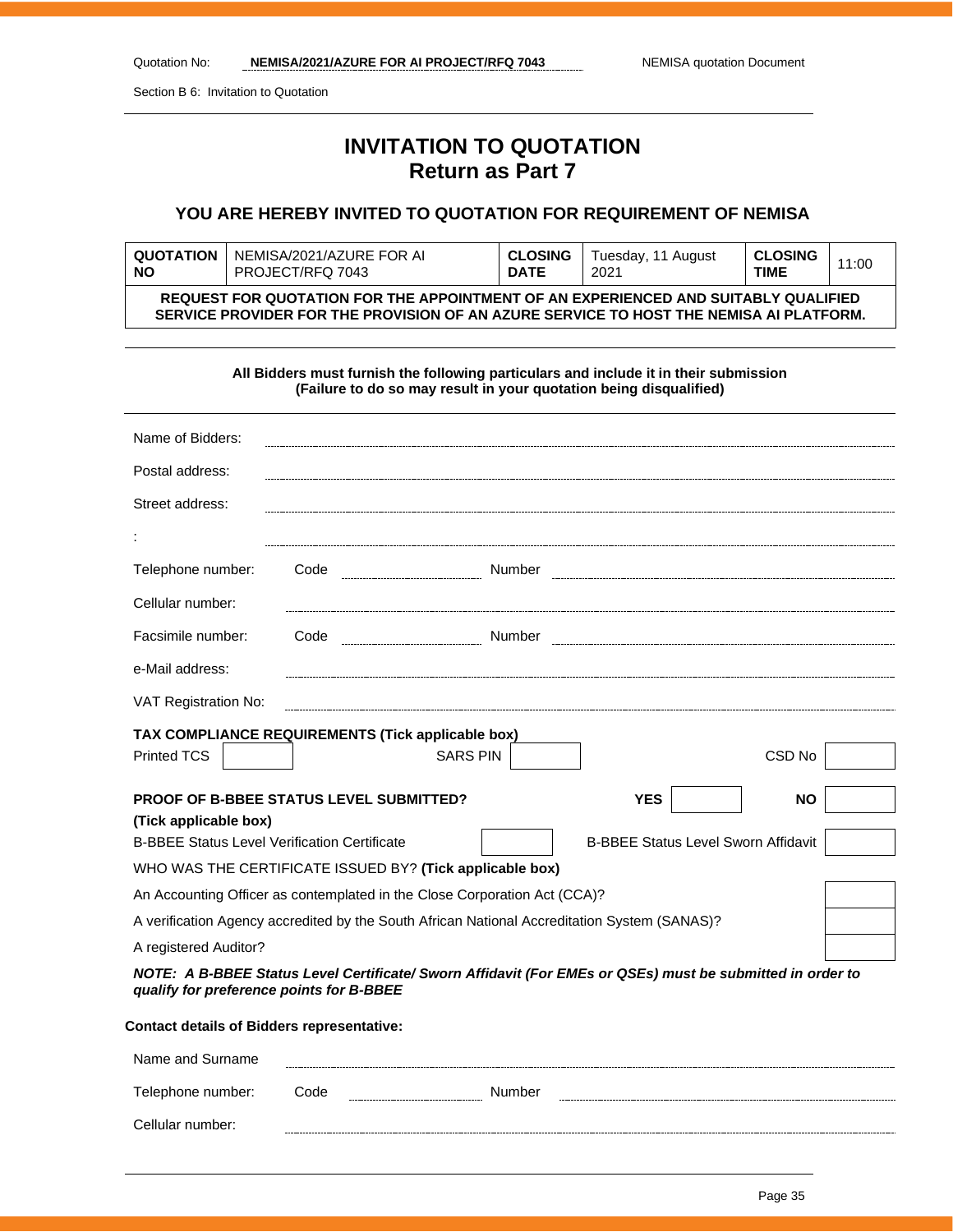| Quotation No:                        |      | NEMISA/2021/AZURE FOR AI PROJECT/RFQ 7043                                                                                                                                                                                                                                                                                                                                                                                                                | <b>NEMISA quotation Document</b> |
|--------------------------------------|------|----------------------------------------------------------------------------------------------------------------------------------------------------------------------------------------------------------------------------------------------------------------------------------------------------------------------------------------------------------------------------------------------------------------------------------------------------------|----------------------------------|
| Section B 6: Invitation to Quotation |      |                                                                                                                                                                                                                                                                                                                                                                                                                                                          |                                  |
|                                      |      |                                                                                                                                                                                                                                                                                                                                                                                                                                                          |                                  |
| Facsimile number:                    | Code | Number                                                                                                                                                                                                                                                                                                                                                                                                                                                   |                                  |
| e-Mail address:                      |      |                                                                                                                                                                                                                                                                                                                                                                                                                                                          |                                  |
|                                      |      |                                                                                                                                                                                                                                                                                                                                                                                                                                                          |                                  |
|                                      |      | Confirmation                                                                                                                                                                                                                                                                                                                                                                                                                                             |                                  |
|                                      |      | Are you the accredited representative in South Africa for the services offered by you?                                                                                                                                                                                                                                                                                                                                                                   | YES / NO                         |
| <b>Declaration</b>                   |      |                                                                                                                                                                                                                                                                                                                                                                                                                                                          |                                  |
| the expiry date.                     |      | I/ We have examined the information provided in your quotation documents and offer to undertake the work<br>prescribed in accordance with the requirements as set out in the quotation document. The prices quoted in<br>this quotation are valid for the stipulated period. I/ We confirm the availability of the proposed team members.<br>I/ We confirm that this quotation will remain binding upon us and may be accepted by you at any time before |                                  |

| <b>Signature of Bidders:</b>                     |   |          |
|--------------------------------------------------|---|----------|
| Date:                                            |   |          |
| Are you duly authorised to commit the Bidders?   |   | YES / NO |
| Capacity under which this quotation is<br>signed |   |          |
| TOTAL QUOTATION PRICE (INCLUSIVE<br>OF VAT)      | R |          |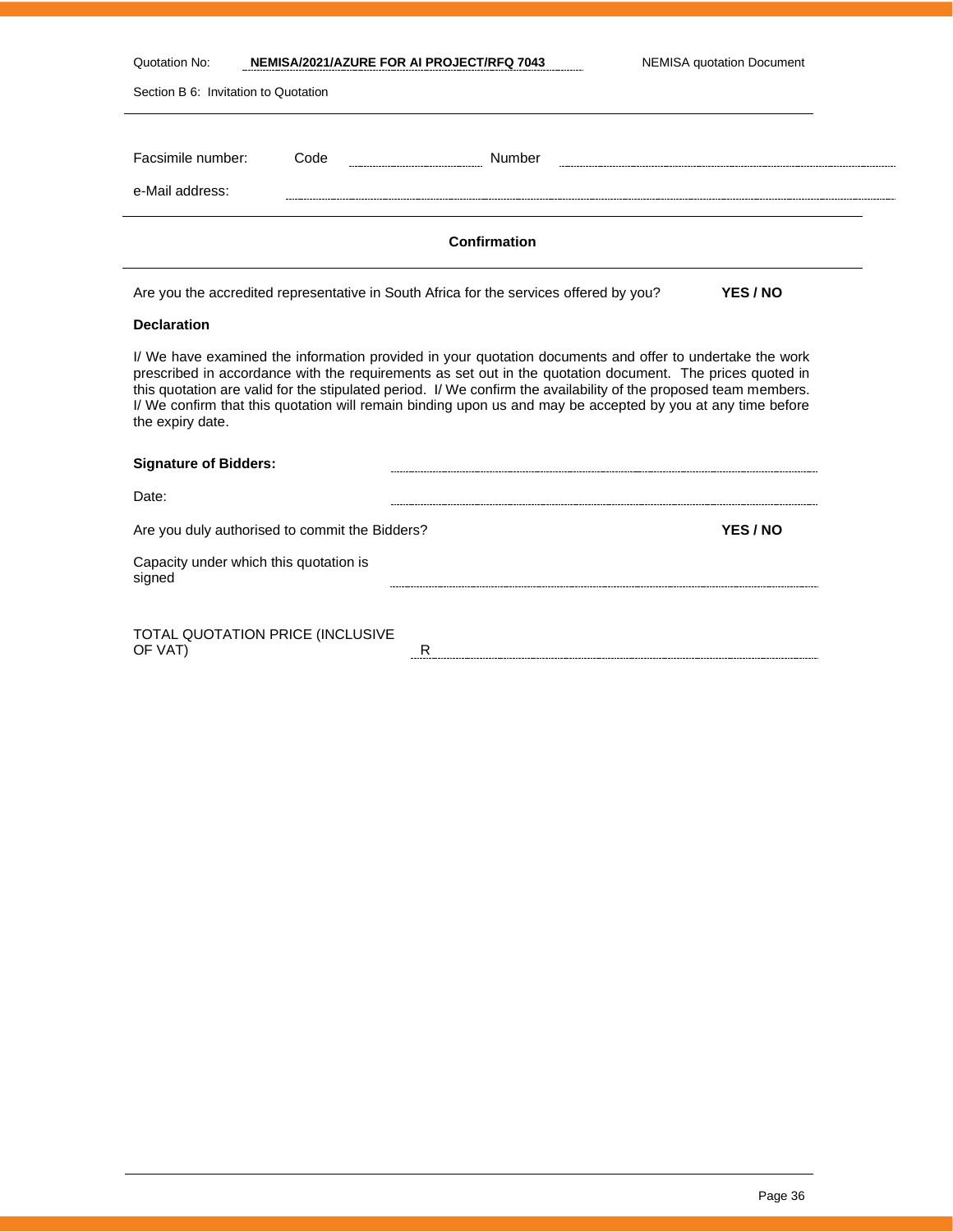VAT @ 15% Total including \

Section B 7: Pricing Schedule

## **PRICING SCHEDULE** Services **Return as Part 8**

| NAME OF<br>RESPONDENT: |                                                                                                                                                                      |                 |
|------------------------|----------------------------------------------------------------------------------------------------------------------------------------------------------------------|-----------------|
|                        | OFFER TO BE VALID FOR 60 DAYS FROM THE CLOSING DATE OF QUOTATION                                                                                                     |                 |
| <b>PAR NO</b>          | <b>DESCRIPTION</b>                                                                                                                                                   |                 |
|                        | The accompanying information must be used for the formulation of proposals.                                                                                          |                 |
| 2                      | Respondents are required to indicate a ceiling price based on the total estimated time/fees for completion of all phases and including all expenses for the project. |                 |
|                        |                                                                                                                                                                      |                 |
|                        |                                                                                                                                                                      |                 |
|                        |                                                                                                                                                                      | Amount excludir |

3 Period required for commencement with project after acceptance of quotation.

- 4 Estimated person-days for completion of the project.
- 5 Are the rates quoted firm for the full period of the contract?
- 6 If not firm for the full period, provide details of the basis on which adjustments will be applied for, for example consumer price index